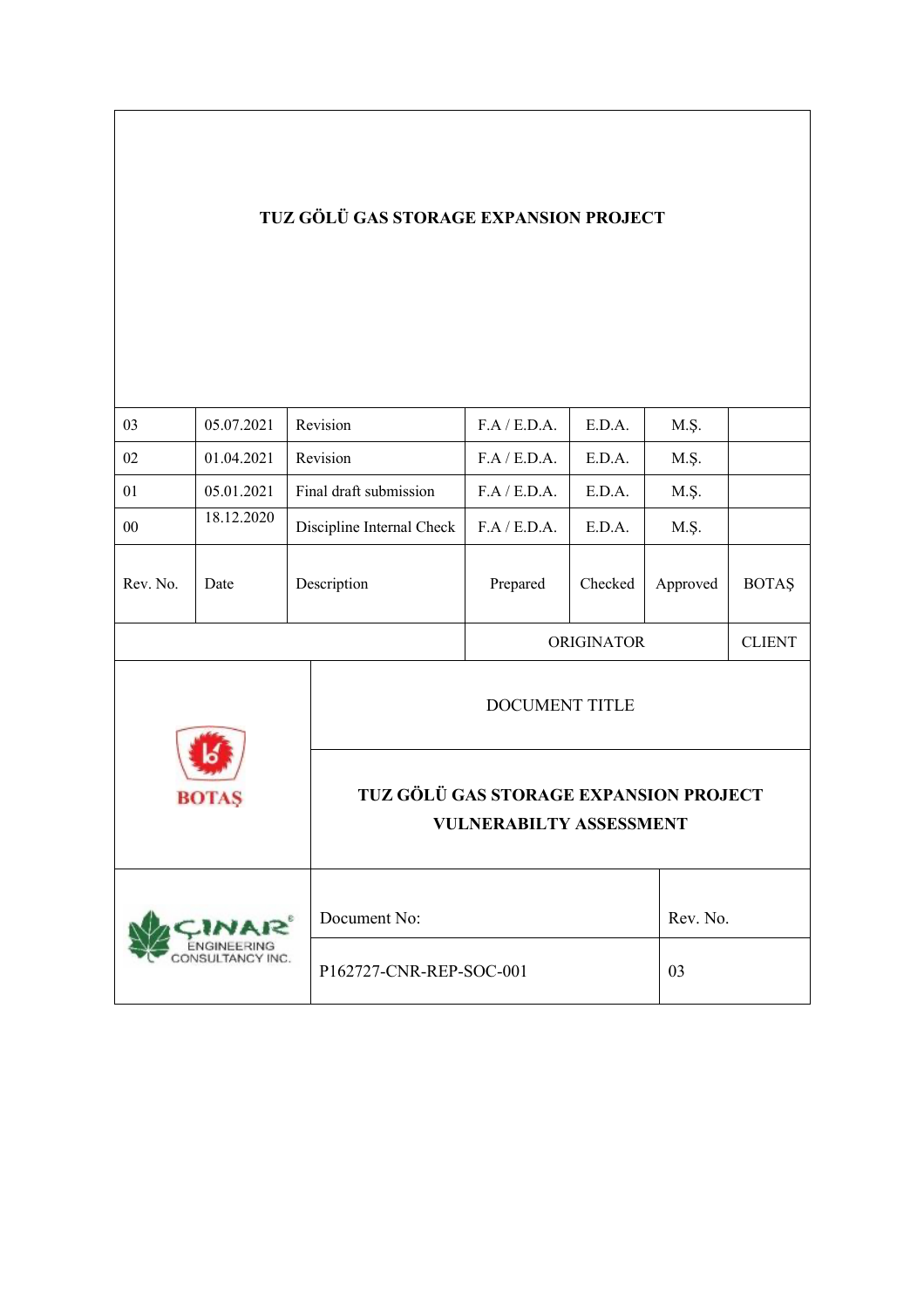## **TABLE OF CONTENTS**

| 1.                                                                                          |  |
|---------------------------------------------------------------------------------------------|--|
| 2.                                                                                          |  |
| 2.1.                                                                                        |  |
| 2.2.                                                                                        |  |
| 3.                                                                                          |  |
| 3.1.                                                                                        |  |
| 3.2.                                                                                        |  |
| 3.3.                                                                                        |  |
| 4.                                                                                          |  |
| 4.1.                                                                                        |  |
| 4.1.1.                                                                                      |  |
| 4.1.2.                                                                                      |  |
| 4.2.                                                                                        |  |
| 5.                                                                                          |  |
| 5.1.                                                                                        |  |
| 5.2.                                                                                        |  |
| 5.3.                                                                                        |  |
| 5.4.                                                                                        |  |
| 6.                                                                                          |  |
| Appendix 1. RAP implementation summary of land acquisition with Vulnerability Allowances 24 |  |
| Appendix 2. Addendum 1 implementation summary of land acquisition with Vulnerability        |  |
|                                                                                             |  |
|                                                                                             |  |
| Appendix 5. Entitlement Summary for Independent Vulnerabilities (Women, Elderly and         |  |
| Appendix 6. Entitlement Summary for Second Time Expropriation Impacts due to Multiple       |  |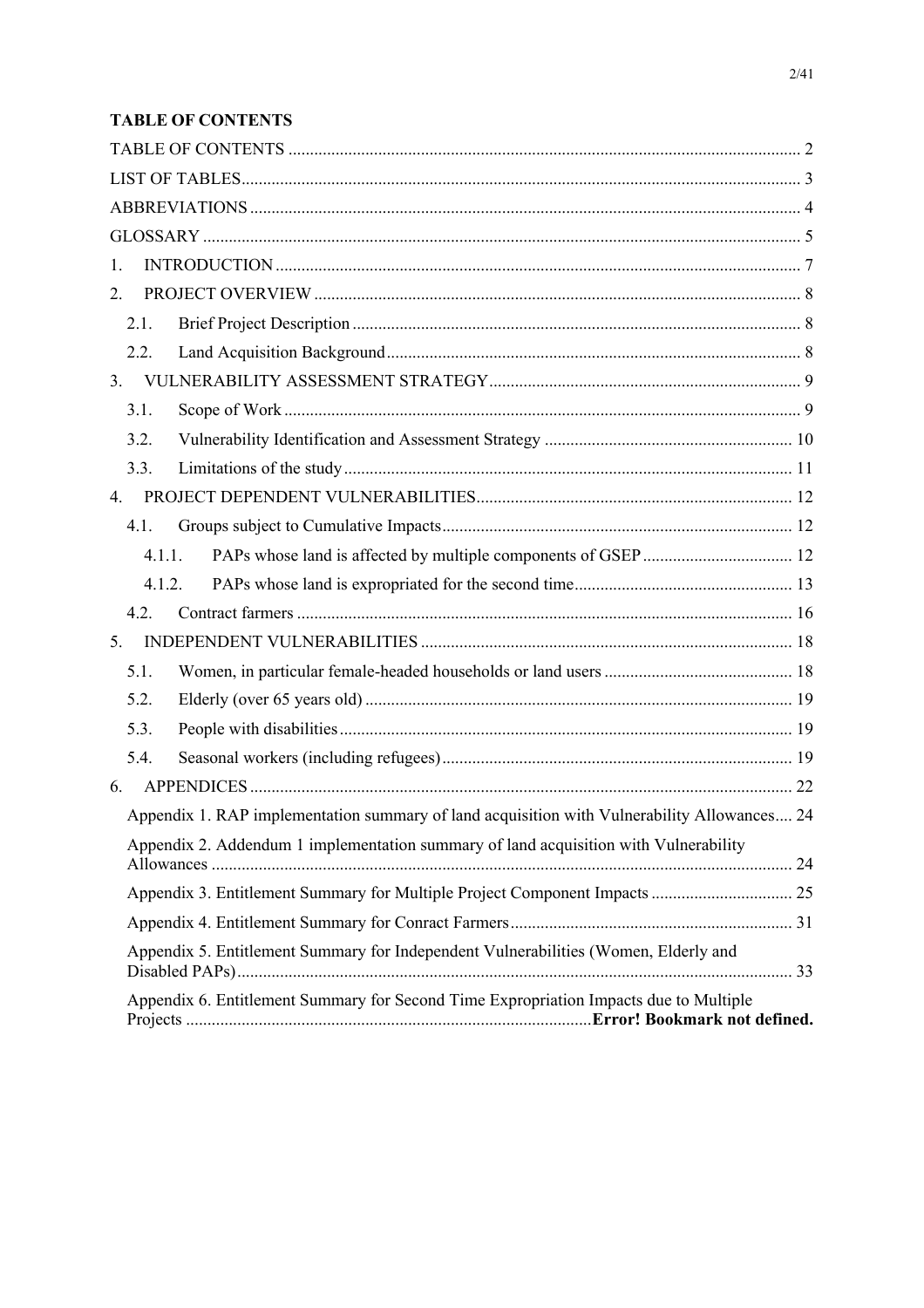#### **LIST OF TABLES**

| Table 0-7 Evaluations on owners of the cumulatively impacted parcels by permeant easement 15 |  |
|----------------------------------------------------------------------------------------------|--|
|                                                                                              |  |
|                                                                                              |  |
|                                                                                              |  |
|                                                                                              |  |
|                                                                                              |  |
|                                                                                              |  |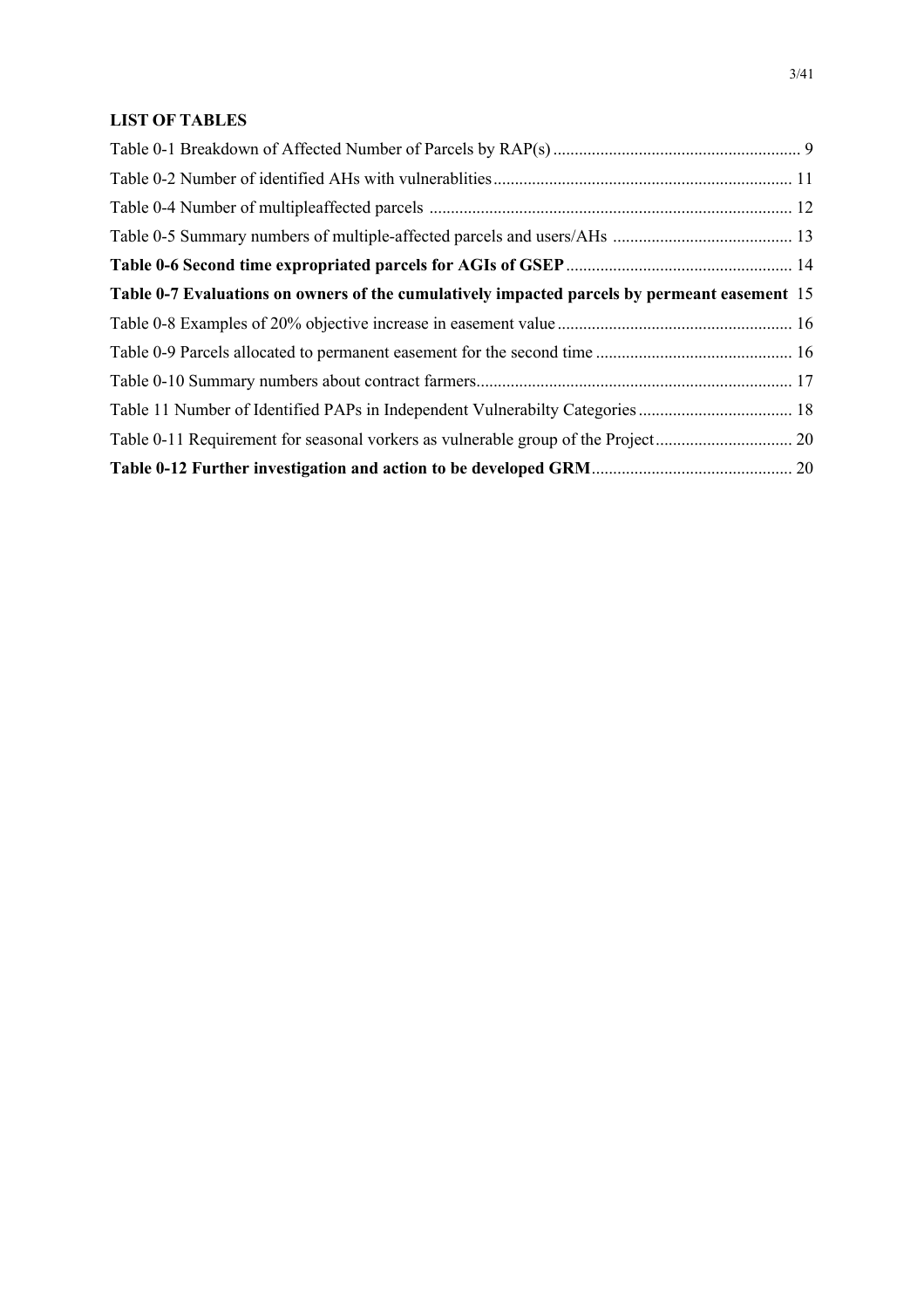#### **ABBREVIATIONS**

| <b>AIIB</b>  | Asian Infrastructure Investment Bank                       |  |  |  |
|--------------|------------------------------------------------------------|--|--|--|
| <b>BOTAŞ</b> | Petroleum Pipeline Corporation                             |  |  |  |
| Client       | <b>BOTAŞ</b>                                               |  |  |  |
| Contractor   | İÇTAŞ as Constraction Contractor                           |  |  |  |
| <b>CLO</b>   | Community Liasion Officer                                  |  |  |  |
| <b>ESIA</b>  | Environmental and Social Impact Assessment                 |  |  |  |
| <b>ESMP</b>  | Environmental and Social Management Plan                   |  |  |  |
| E&S          | <b>Environmental and Social</b>                            |  |  |  |
| <b>ETL</b>   | Energy Transmission Line                                   |  |  |  |
| <b>GIS</b>   | Geographical Information System                            |  |  |  |
| <b>GRM</b>   | Grievance Redress Mechanism                                |  |  |  |
| <b>GSDP</b>  | Tuz Golu Underground Natural Gas Storage Project           |  |  |  |
| <b>GSEP</b>  | Tuz Golu Underground Natural Gas Storage Expansion Project |  |  |  |
| HН           | Household                                                  |  |  |  |
| <b>LRP</b>   | Livelihood Restoration Plan                                |  |  |  |
| M&E          | Monitoring and Evaluation                                  |  |  |  |
| MQ           | Mukhtar Questionnaire                                      |  |  |  |
| PAP          | Project Affected Person                                    |  |  |  |
| PAS          | Project Affected Settlement                                |  |  |  |
| Project      | Tuz Golu Underground Natural Gas Storage Expansion Project |  |  |  |
| <b>RAP</b>   | Resettlement Action Plan                                   |  |  |  |
| M&E          | Monitoring and Evaluation                                  |  |  |  |
| SeCP         | Secondary Crop Payment                                     |  |  |  |
| SeEP         | Secondary Easement Payment                                 |  |  |  |
| <b>SEP</b>   | Stakeholder Engagement Plan                                |  |  |  |
| <b>TLS</b>   | Transitional Livelihood Support                            |  |  |  |
| <b>TRY</b>   | Turkish Lira                                               |  |  |  |
| <b>UGS</b>   | Underground Gas Storage                                    |  |  |  |
| VA           | Vulnerability Assessment                                   |  |  |  |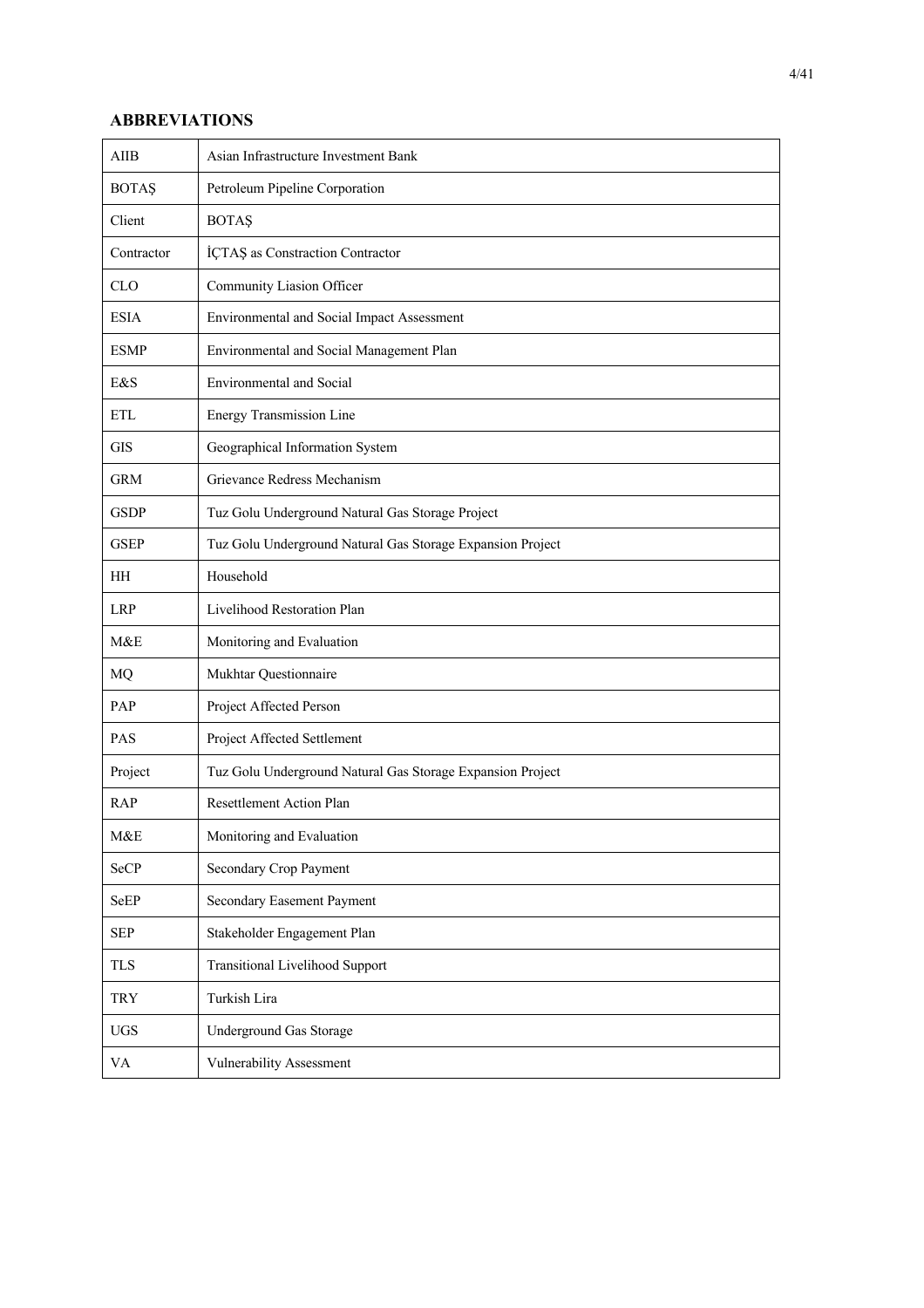#### **GLOSSARY**

**Addendum(s) to Resettlement Action Plan:** While the RAP covered the Project components such as pipelines (natural gas, brine water, fresh water lines), well areas, camp sites and connection lines between wells, it did not cover energy transmission lines, access roads, pump stations and storage tanks as the final designs of these components were not ready at the time of preparation of the RAP. Therefore, two Addendums have been prepared to cover these remaining components of the Project as envisaged previously. Besides, third Addendum is also proposed to cover additional components of GSEP.

**Compensation** refers to payments made by those causing specified and agreed loss to those who suffer the impairment of access to land, waters and other critical natural resources and livelihoods, or damage to, or destruction of, community members' individual or collective assets of any kind, whether accidental or planned.

Crop payment;

- For standing crop: Cost paid for user to start construction without harvesting the cultivated crop in the field.
- **For orphan lands:** Cost paid to usea for uncultivated pieces of land.

**Economic Displacement** refers to loss of income streams or means of livelihood resulting from land acquisition or obstructed access to resources (land, water, or forest) resulting from the construction or operation of a project or its associated facilities.

**Land expropriation:** This process dispossesses a person, household or community of their land It is usually done by a public authority in return for compensation. The property is taken either for government use or by delegation to third parties who will devote it to public or civic use or, in some cases, economic development. Compulsory purchase, resumption/compulsory acquisition, or expropriation all refer to the same process.

**Land acquisition:** A state authority or a company can acquire land by purchasing the land or by gaining the right to access that piece of property (e.g.: through easements or rights of way).

**Livelihood** refers to the full range of means that individuals, families, and communities utilize to make a living, such as wage based income, agriculture, fishing, foraging, other natural resource based livelihoods, petty trade, and bartering.

**Project-affected person (PAP)** refers to any person who, as a result of the implementation of a project, loses the right to own, use, or otherwise benefit from a built structure, land (residential, agricultural, or pasture), annual or perennial crops and trees, or any other fixed or moveable asset, either in full or in part, permanently or temporarily. Lands owned or used by PAPs may be affected by land acquisition of the Project (directly-PAP) or PAPs may be affected by project because they live or work in the project area (indirectly-PAP).

**Project affected settlement (PAS)** refers villages, neighbourhoods and towns in the land use or environmental impact area of the project. Private lands, public lands, common properties located within the boundaries of these settlements are affected by the project.

**Replacement cost** is the method of valuing assets endorsed by OP 4.12: "For agricultural land, it is the pre-project market value of land of equal productive potential or use located in the vicinity of the affected land, plus the cost of preparing the land to levels similar to those of the affected land, plus the cost of any registration and transfer taxes." Replacement cost of an affected asset is equivalent to the amount required to replace the asset in its existing condition. The replacement cost of structures should be equal to the cost of constructing/purchasing a new structure, without making any deductions for depreciation.

**Resettlement Action Plan (RAP):** The document in which a private company or a public institution specifies the procedures that it will follow and the actions that it will take to ensure that the people affected by the project are duly compensated for their losses. The project may not have an impact on living quarters and thus the impacts may be limited to economic displacements.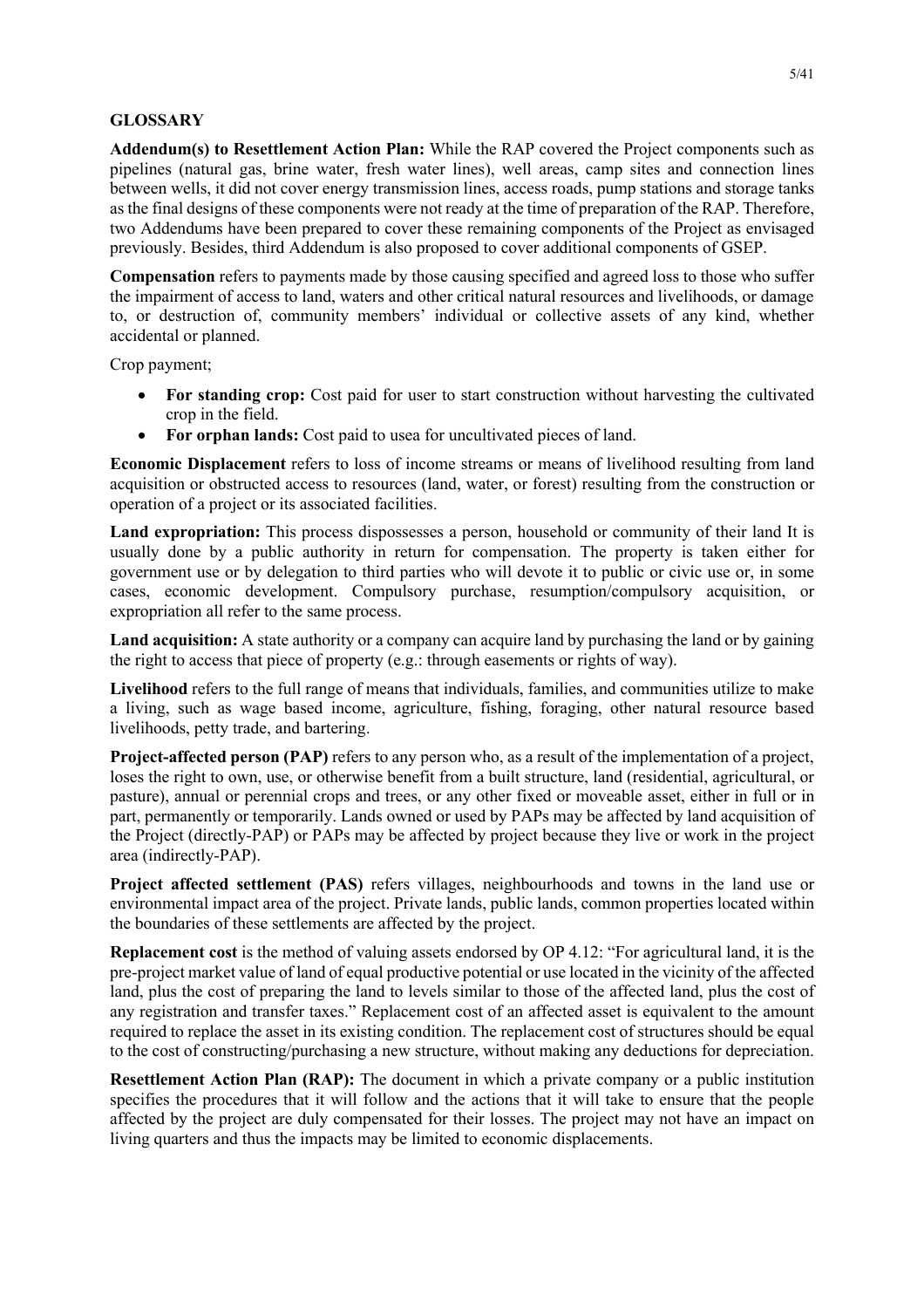**Stakeholder** refers to individuals, groups, organizations, and institutions interested in and potentially affected by a project or having the ability to influence a project.

**Standing crop** is the product that is in the field just before construction begins and needs to be compensated with crop payment prior to construction.

**Vulnerable groups:** These are potentially more negatively impacted by resettlement than others because of their gender, ethnicity, age, physical or mental disability, or socio-economic status or projectrelated disadvantages. Vulnerable groups that may be affected by the GSEP were anticipated in the RPF and RAP documents. Vulnerable group categories determined in these documents were women (in particular female-headed households), elderly people over the age of 65 who live alone and need care, physically or mentally disabled people, PAPs whose land will be expropriated for the second time, PAPs whose land will be affected by multiple project components, seasonal workers and contract farmers. RAP stipulates measures for vulnerable groups; and states that; "livelihood impacts on these vulnerable groups will be assessed and compensation will be provided by RAP Fund where necessary." PAPs whose lands are subject to multiple impacts and contract farmers are entitled to Transitional Livelihood Support as per Entitlement Matrix in RAP.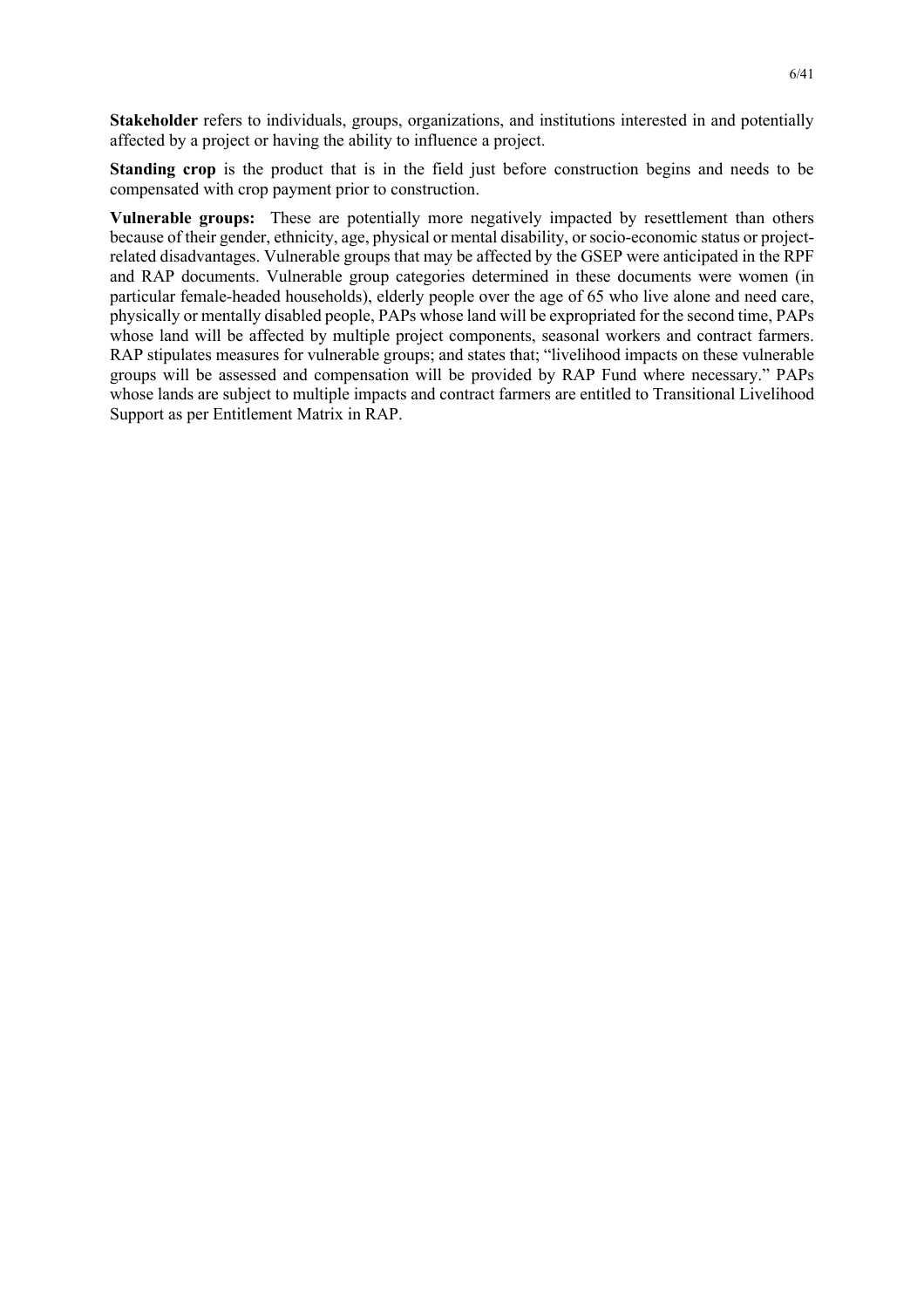#### **1. INTRODUCTION**

Elimination or reduction of the environmental and social negative effects of investments is guaranteed by international standards. While applying these standards, some groups need more attention and care than others and these are referred as "vulnerable groups". "The World Bank Directive: Addressing Risks and Impacts on Disadvantaged or Vulnerable Individuals or Groups" defines disadvantaged or vulnerable individuals as those individuals who, by virtue of, for example, their age, gender, ethnicity, religion, physical, mental or other disability, social, civic or health status, sexual orientation, gender identity, economic disadvantages or indigenous status, and/or dependence on unique natural resources, may be more likely to be adversely affected by the project impacts and/or more limited than others in their ability to take advantage of a projects benefits.<sup>1</sup> Such an individual/group is also more likely to be excluded from/unable to participate fully in the mainstream consultation process and as such may require specific measures and/or assistance to do so. World Bank requires an identification of groups or individuals affected by the project that may be disadvantaged or vulnerable; and an assessment of project risks and impacts, identification of differentiated mitigation measures, as they pertain to the disadvantaged or vulnerable individuals or groups that are identified.

The potential resettlement impacts of Tuz Golu Underground Natural Gas Storage Expansion Project (GSEP), which includes new facilities to be developed in terms of capacity increase of the Tuz Golu Underground Natural Gas Storage (GSDP), on vulnerable groups has been revealed by RAP and Addendum to RAP studies, and its management has been planned with entitlement matrix and mitigation measures. In addition, BOTAS has already developed and implemented a Stakeholder Engagement Plan which includes differentiated measures to allow the effective participation of those identified as disadvantaged or vulnerable. Potential impacts of the project caused by the land acquisition are identified and compensation/measures have been determined within the framework of these plans. The purpose of this additional study is both the identification of vulnerable people (who are affected by the Project components covered in RAP and First Addendum) and the residual impacts of the project's land acquisition on them as well as planning strategies/actions to eliminate these impacts according to RAP and First Addendum. This planning will guide the management of the new vulnerabilities and impacts on new vulnerable individuals and households that will occur with the addendum to be prepared for the additional land use of the components of the Project.

<sup>&</sup>lt;sup>1</sup> Bank Directive on Addressing Risks and Impacts on Disadvantaged or Vulnerable Individuals or Groups (2016) http://documents1.worldbank.org/curated/en/573841530208492785/Environment-and-Social-Framework-ESF-Good-Practice-Note-on-Disability-English.pdf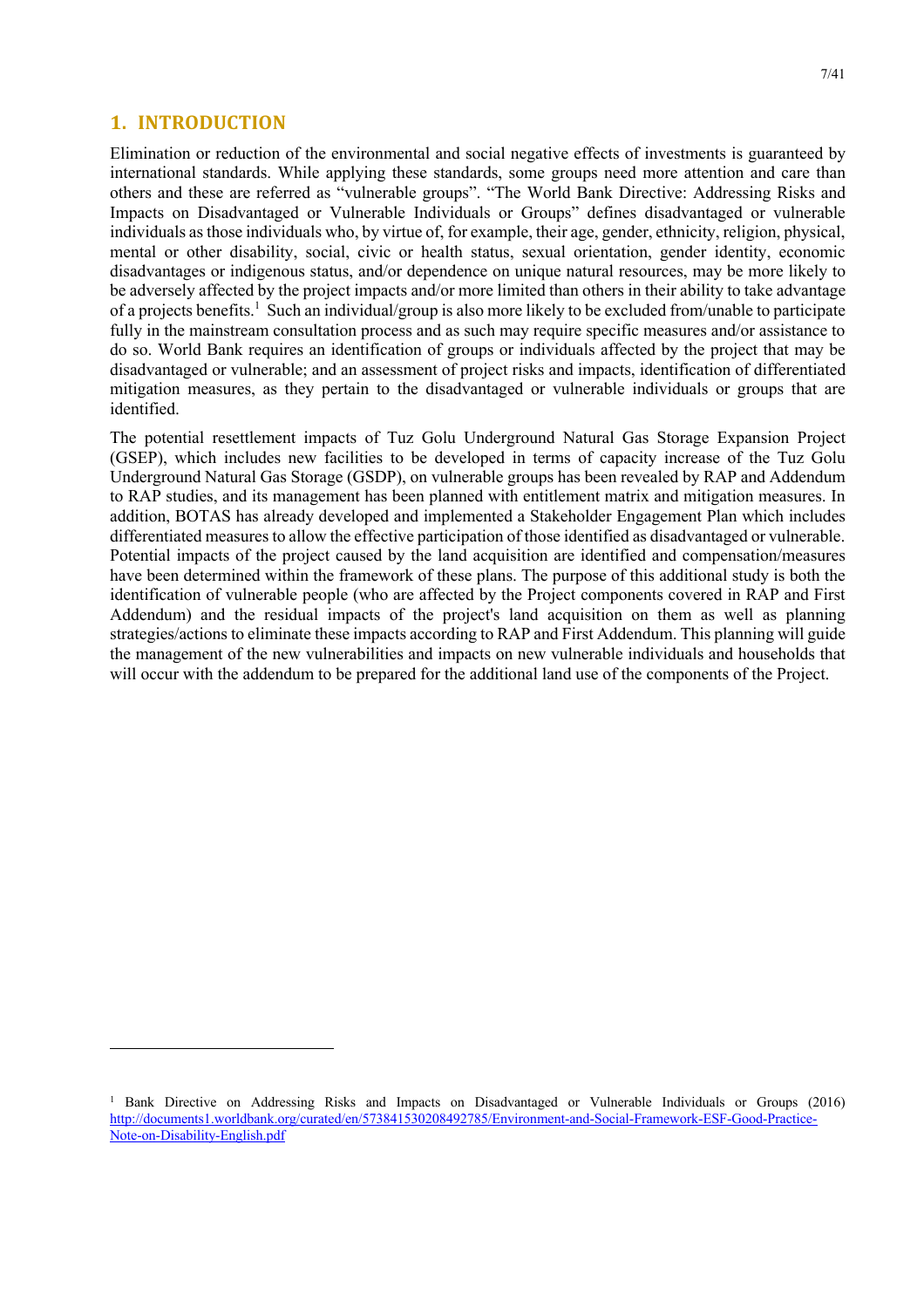### **2. PROJECT OVERVIEW**

#### **2.1. Brief Project Description**

Tuz Golu Underground Natural Gas Storage Expansion Project (GSEP) is located in Sultanhani locality of Aksaray Province, at about 40 km south of Tuz Golu and consists of several components such as pipelines (fresh water line from Hirfanlı Dam to UGS Sites, brine discharge line from UGS sites to Tuz Golu, and natural gas branch line to Eastern Anatolia Natural Gas Main Transmission Line), pump stations and storage tanks, energy transmission lines, surface facilities and UGS Sites. GSEP is planned to increase the capacity of the existing UGS Project from 1.2 bcm to 5.4 bcm by constructing additional salt caverns with similar properties of the existing caverns. In addition to the existing UGS Project facilities, additional caverns, surface facilities, natural gas connection pipeline, fresh water and brine discharge pipelines, connection lines between caverns, pump stations, storage tanks, access roads and energy transmission lines (ETLs) are under construction in scope of GSEP.

The Project development objective is to increase the reliability and security of gas supply in Turkey by expanding underground gas storage capacity in the country. It aims to regulate seasonal natural gas fluctuations, fulfilling purchase and sale commitments, ensuring flexibility in gas purchase-sale agreements and thus raising the bargaining power, ensuring uninterrupted gas supply and efficient pipeline operation, meeting the excessive demand during summer months due to electricity generation, creating a strategic reserve against unforeseeable technical disruptions in gas supply and providing service to all consumers in the natural gas system of Turkey. The primary beneficiaries are gas consumers across Turkey, including residential and business consumers, industrial and electricity generators.

Natural gas plays an important role in decarbonizing Turkey's electricity system because it helps integrate large scale renewable energy into the electricity grid and enables the displacement of coal which emits twice as much carbon dioxide. Upon completion of the ongoing project plus the proposed project and the Silivri facility, Turkey will have doubled its gas storage capacity from current levels to about 9.7 bcm – or about 16 percent of the forecasted 2024 annual demand.<sup>2</sup>

BOTAŞ' financing plan consists of loans from the World Bank and the Asian Infrastructure Investment Bank (AIIB) of US\$600 million each. World Bank policies and procedures on safeguards, procurement, financial management, project monitoring, and reporting are being used for the Project activities financed in whole or in part out of the loan proceeds of the Bank and AIIB under a joint co-financing arrangement.

The construction phase of the Project has started in the second quarter of 2019 and planned to be completed in last quarter of 2023. After the completion of the Project construction phase, it is planned to have an estimated 30 years of operation phase.

The day-to-day project implementation is carried out by a Project Management Unit within BOTAŞ led by the Head of the Storage Department. Other departments provide inputs in their areas of responsibility, including procurement, finance, environment and social safeguards. The progress of project implementation is being reported and evaluated at various levels (BOTAŞ' Construction Contractor and Environmental and Social Consultants).

#### **2.2. Land Acquisition Background**

The land acquisition induced impacts of the Project have been introduced in the ESIA and fundamentals of mitigating these impacts have been set out in the Project's RPF. Later, the RAP disclosed in July 2019 served to provide detail on land-based impacts of the Project and defined the approach and measures to be adopted to avoid or minimize these impacts. While the RAP covered the Project components such as pipelines (natural gas, brine water, fresh water lines), well areas, camp sites and connection lines between wells, it did

<sup>2</sup> World Bank, Project Information Document for Turkey Gas Storage Expansion Project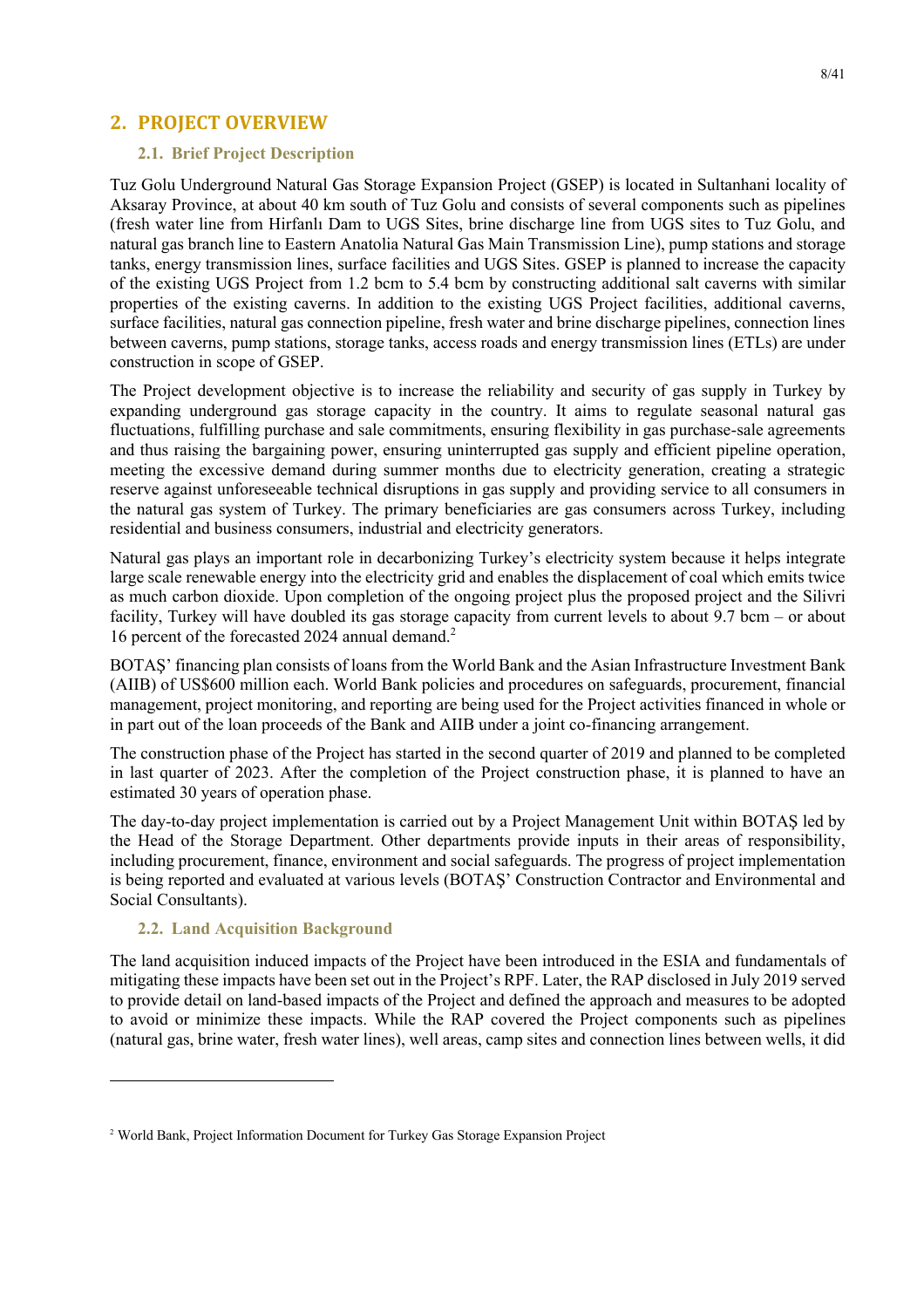not cover energy transmission lines, access roads, pump stations and storage tanks as the final designs of these components were not ready at the time of preparation of the RAP. Therefore, an Addendum has been prepared to cover these remaining components of the Project as envisaged previously. First Addendum covered the ETL for fresh water line (1 out of 3 ETLs to be established for the Project), pump stations, storage tanks, associated access roads, revised fresh water line route, water intake structure together with the additional assessment of impacts that may be caused from this revision and sub-components. The Second RAP Addendum is currently being finalized and will cover the remaining 2 ETLs (154 KV) and additional well areas (UGSs) as well as access roads between those caverns. A  $3<sup>rd</sup>$  Addendum as part of an ESIA Addendum Package is envisaged to be developed for connection lines between additional UGS wells, access roads, and the new additional wells within the extended licence area.

The Vulnerability Assessment study includes RAP and Addendum 1 components. According to the up-todate land acquisition data provided by BOTAS, a total of 1350 parcels were identified as affected by the land acquisition of pipelines, UGSs (excluding additional UGS wells which are subject of Addendum 2), pump station/storage Tanks, access roads, 34,5 kV ETLs and surface facilities of the Project. Table below shows the breakdown of parcels by RAP and Addendum 1. This study has covered all PAPs affected by the components presented in Table-1 below. Total of 8.079.943,88 TRY for the RAP components and 2.487.839,16 TRY for the Addendum-1 Components has been paid and this total compensation amounts include both expropriation and crop payments.

| <b>RAP / Component</b> | <b>Pipelines</b><br><i><b>(including revised)</b></i><br>freshwater line) | Pump<br><b>Station/Storage</b><br><b>Tanks-Access Roads</b> | <b>Surface</b><br><b>Facilities</b> | <b>UGSs</b>              | <b>ETL</b><br>(34,5)<br>kV | <b>Total</b> |
|------------------------|---------------------------------------------------------------------------|-------------------------------------------------------------|-------------------------------------|--------------------------|----------------------------|--------------|
| <b>RAP</b>             | 395                                                                       |                                                             | 15                                  | 226                      | ٠                          | 636          |
| $1st$ Addendum to RAP  | 550                                                                       | 33                                                          | $\overline{\phantom{0}}$            | $\overline{\phantom{0}}$ | 131                        | 714          |
| <b>TOTAL</b>           | 945                                                                       | 33                                                          | 15                                  | 226                      | 131                        | 1350         |

**Table 0-1 Breakdown of Affected Number of Parcels by RAP(s)**

In accordance with the RAP, both formal and informal users of affected parcels are being paid with cash compensation for their lost annual/perennial crops or plants (based on the market value after valuation by a specialized commission). Total of 339.048,59 USD has been paid to both formal and informal users for the compensation of their standing crops up to date. The Project has developed a RAP Fund to compensate those affected by the Project, who could not benefit from the compensation stipulated in the Expropriation Law No. 2942. The compensations for the entitlements defined in the RAP are currently being paid from this RAP Fund.

## **3. VULNERABILITY ASSESSMENT STRATEGY**

#### **3.1. Scope of Work**

The main objective of the RAP of the Project is to ensure that living standards of those who have encountered land acquisition-induced displacement are restored and improved to pre-Project conditions where possible. However, some may be more adversely affected by displacement than others because they may have limited capacity to cope with resettlement-related issues due to their existing vulnerabilities (gender, age, disabilities etc.). In addition to their non-project related existing vulnerabilities, there might be some vulnerabilities specific to the Project that would lead to their livelihoods being worse off after land acquisition takes place. Therefore, all vulnerabilities need to be considered for the preparation of any assistance that will be provided through the RAP Fund for livelihood restoration.

During the field survey in RAP preparation process, in-depth interviews were conducted with focus group discussions in order to understand the perceptions and expectations of women, the elderly and other vulnerable groups on the Project and to assess potential impacts of the Project on their living conditions. Following vulnerable groups have been identified in RAP;

• Women head of households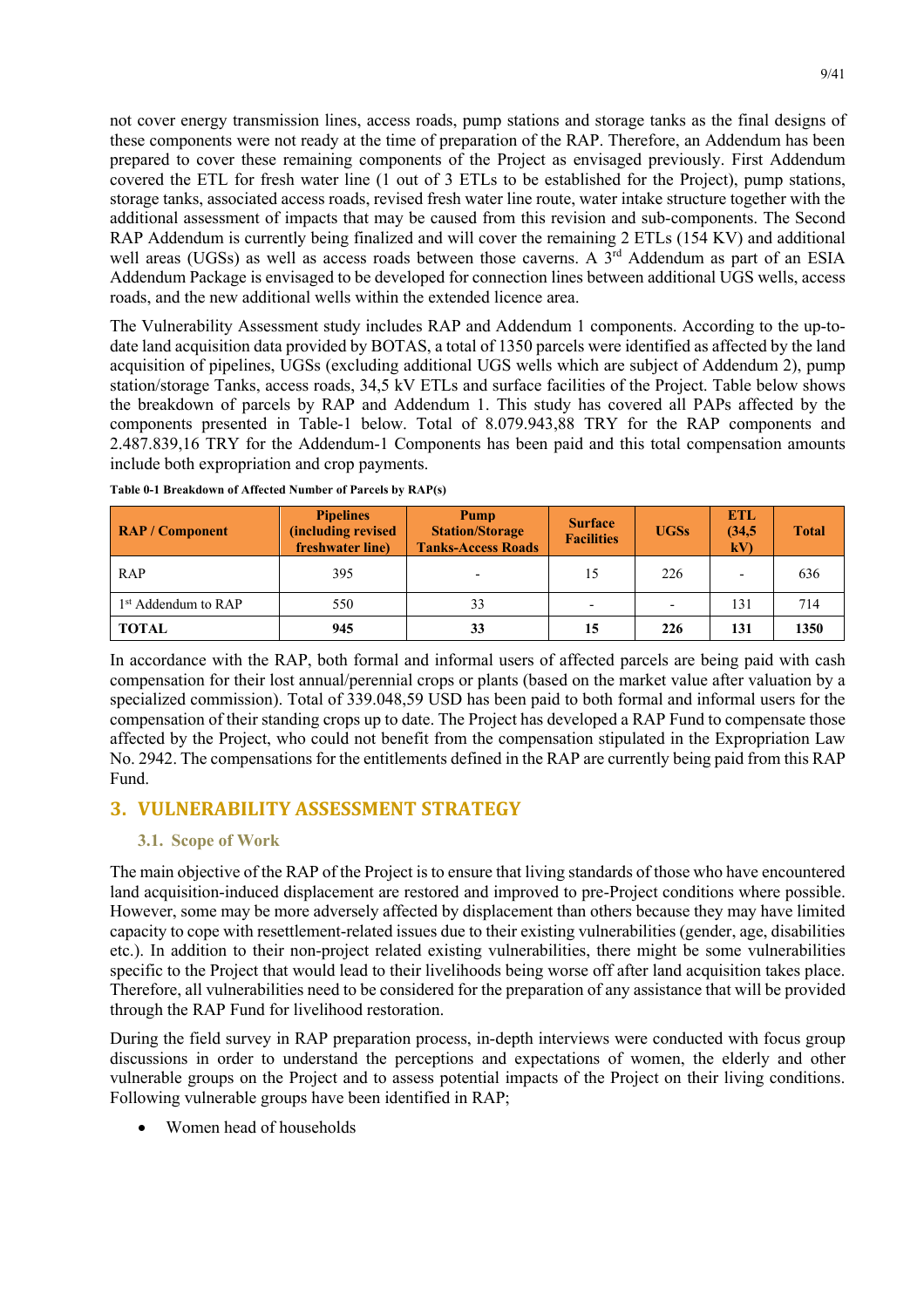- Elderly
- People with disabilities
- Seasonal workers
- Groups subject to Cumulative Impacts
	- o PAPs whose lands were affected by multiple project components
	- o PAPs whose lands were expropriated for the second time (for the permanent components)
- Contract farming $3$

Vulnerable groups were evaluated in two categories as (1) project dependent (Groups subject to Cumulative Impacts and contract farming) and (2) independent (women, elderly, people with disabilities, seasonal workers). In the first group, problems of obtaining compensation/supports entitled in RAP EM were determined (Chapter 4). In the second group, problems in accessing engagement opportunities (GRM, information etc.) have been identified (Chapter 5). All of these groups are directly-PAP whose lands (owned or used by them) are affected by land acquisition of the Project, while seasonal agricultural workers are indirectly-PAP.

#### **3.2. Vulnerability Identification and Assessment Strategy**

Identification of vulnerable people was based on multiple information sources. Some of the vulnerable groups (independent vulnerabilities) were already identified in the RAP and 1<sup>st</sup> Addendum such as women headed households, elderly and people with disabilities. Available documents and information of vulnerable identified during previous studies of BOTAS have been reviewed before performing the interviews to confirm all collected data and identify missing information to be fulfilled regarding pre-identified vulnerable people, the duplicated names etc. to ensure that all relevant information regarding vulnerable groups have been gathered for data analysing and assessment. PAPs with dependent cumulative vulnerabilities (multiple components and second time expropriation) have been identified by utilizing the expropriation lists and Geographical Information System (GIS) data. Besides, all records (interactions/complaints) from GRM matching the "vulnerable" criterion have been scanned to collect data that may be useful for identifying the vulnerable groups in affected settlements.

Determination of vulnerable PAPs has been made for pipelines and 34,5 kV ETL through mukhtar interviews as the sampling method was used during RAP and First Addendum to RAP studies and a whole identification (full census) was not performed. Vulnerable people affected by well areas, surface facilities and access roads were precisely identified in RAP and First Addendum studies as the full census method was applied during survey. However, some PAPs could not have been reached during RAP and First Addendum as they either live abroad or are in another city. Efforts were made again to reach these PAPs and include them in the identification through telephone conversations with headmen and other villagers. In this study, all mukhtars (28 settlements) were interviewed with the thought that there might be vulnerable PAPs that could not be detected before. The household questionnaires containing questions on land acquisition and construction phases were conducted with all identified vulnerable individuals.

All households identified within the RAP and First Addendum have been included in scope of the study as potential vulnerabilities and the contact information of the owners and users of these parcels (priority was given to the user for VA interviews, so one or sometimes two people were interviewed for one parcel) were obtained from GRM records and headmen. Some PAPs registered as vulnerable individual in RAP and

<sup>&</sup>lt;sup>3</sup> Contract farming involves agricultural production being carried out on the basis of an agreement between the buyer and farm producers. Sometimes it involves the buyer specifying the quality required and the price, with the farmer agreeing to deliver at a future date. More commonly, however, contracts outline conditions for the production of farm products and for their delivery to the buyer's premises. The farmer undertakes to supply agreed quantities of a crop or livestock product, based on the quality standards and delivery requirements of the purchaser. In return, the buyer, usually a company, agrees to buy the product, often at a price that is established in advance. The company often also agrees to support the farmer through, e.g., supplying inputs, assisting with land preparation, providing production advice and transporting produce to its premises.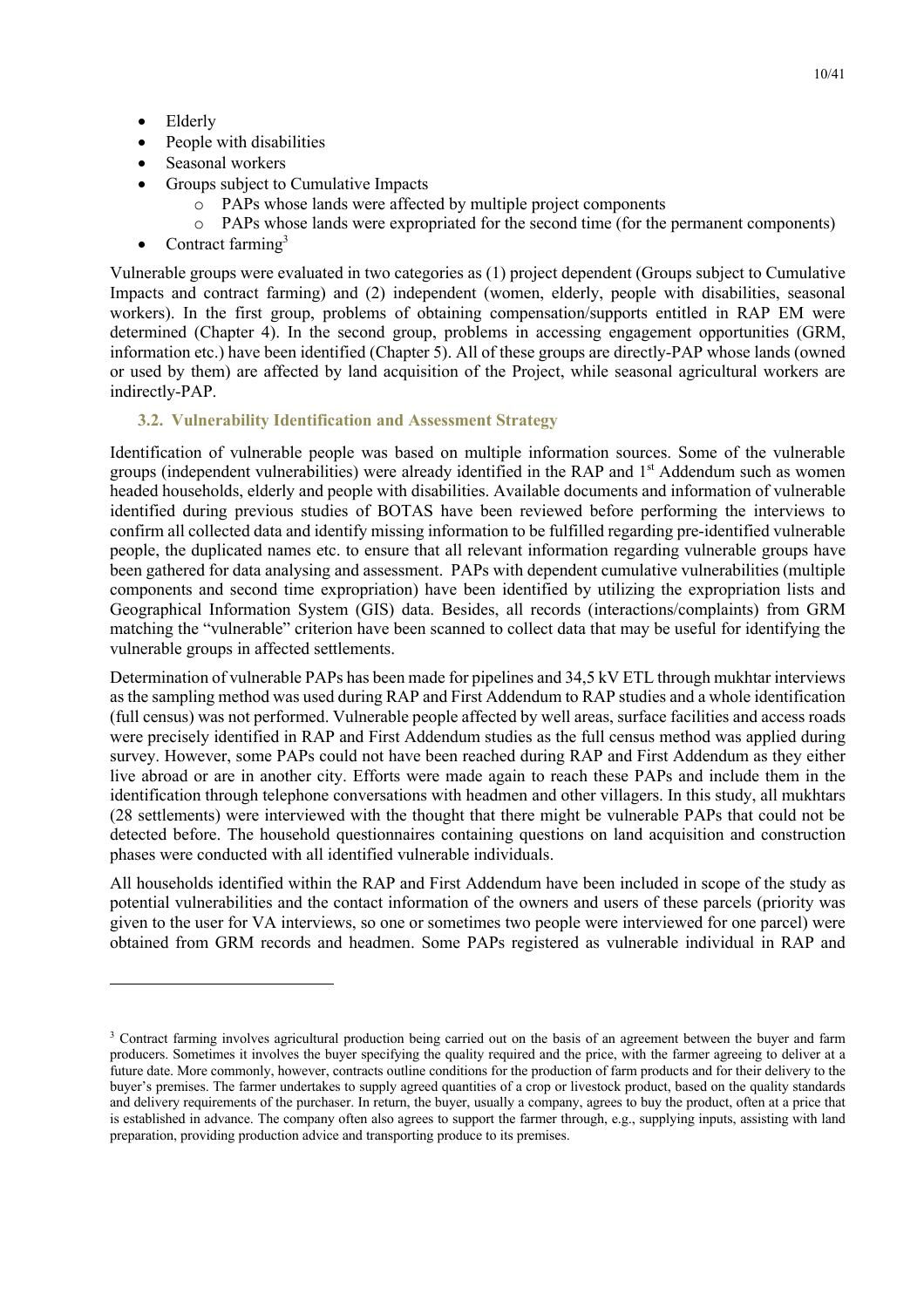Addendum 1 were found not to fit these categories and were removed from the list, while some new cases were included also. The numbers of households identified with vulnerabilities are presented in the table below.

| <b>Type of</b><br>vulnerability | <b>Category of AHs with vulnerabilities</b>                                                                                                                             | <b>Number of AHs</b> |
|---------------------------------|-------------------------------------------------------------------------------------------------------------------------------------------------------------------------|----------------------|
|                                 | Number of AHs has woman head of household                                                                                                                               |                      |
| Independent<br>vulnerabilities  | Number of AHs has member with disabilities                                                                                                                              |                      |
|                                 | Number of AHs has elderly member who need asistance                                                                                                                     | 22                   |
| Project dependent               | Number of AHs engage with contract farming                                                                                                                              | Q <sup>4</sup>       |
| vulnerabilities                 | Number of AHs engage with agriculutal activity on cumulatively impacted parcels<br>(multiple project component and/or second time expropriation for AGIs <sup>5</sup> ) | 46                   |
|                                 | <b>TOTAL</b>                                                                                                                                                            | 89                   |

**Table 0-2 Number of identified AHs with vulnerablities**

*Source: Vulnerable people identification of RAP, Addendum 1 and VA studies.*

The identified vulnerable people have been reached by telephone and interviewed. When possible, the interview has been conducted with the vulnerable person himself/herself, if not possible, with his/her relative.

#### **3.3. Limitations of the study**

Conducting research in pandemic conditions has some limitations / difficulties. First of all, telephone interviews lack some of the communication advantages of face-to-face interviews. However, it was observed that the telephone interview allowed to reach more people compared to village visits. In particular, it was possible to reach those living outside of the settlement. Nevertheless, there are people who have moved away from their land and are not known in the region and whose phone number could not be obtained and this was the most important difficulty faced here. One of the interviewers had to work only to get the contact information of the impactad PAPs.

Apart from these, there are some difficulties in communicating with vulnerable individuals. Therefore, interviews were conducted by experienced social experts. Questioning vulnerable individuals during interviews with muhtars can create expectations for help. Due to this expectation, care was taken not to deviate from the purpose of the study.

Heads or representatives of all vulnerable households were reached during the study. An elderly individual and a woman head of household identified within the scope of RAP and Addendum 1 could not be reached despite all the efforts. These two PAPs have probably moved to another region or abroad or misidentified during RAP and Addendum 1 studies. Users of multiple impacted parcels have been reached, but five parcels, one of which is public land (road), are not used for agricultural purposes.

<sup>4</sup> The number of impacted households engaged with contract farming is 16. However, since 7 of these households were already listed as user of cumulatively impacted parcels, they were not included in this number for the second time as contracted farmer.

<sup>5</sup> Excluding second time easement for pipelines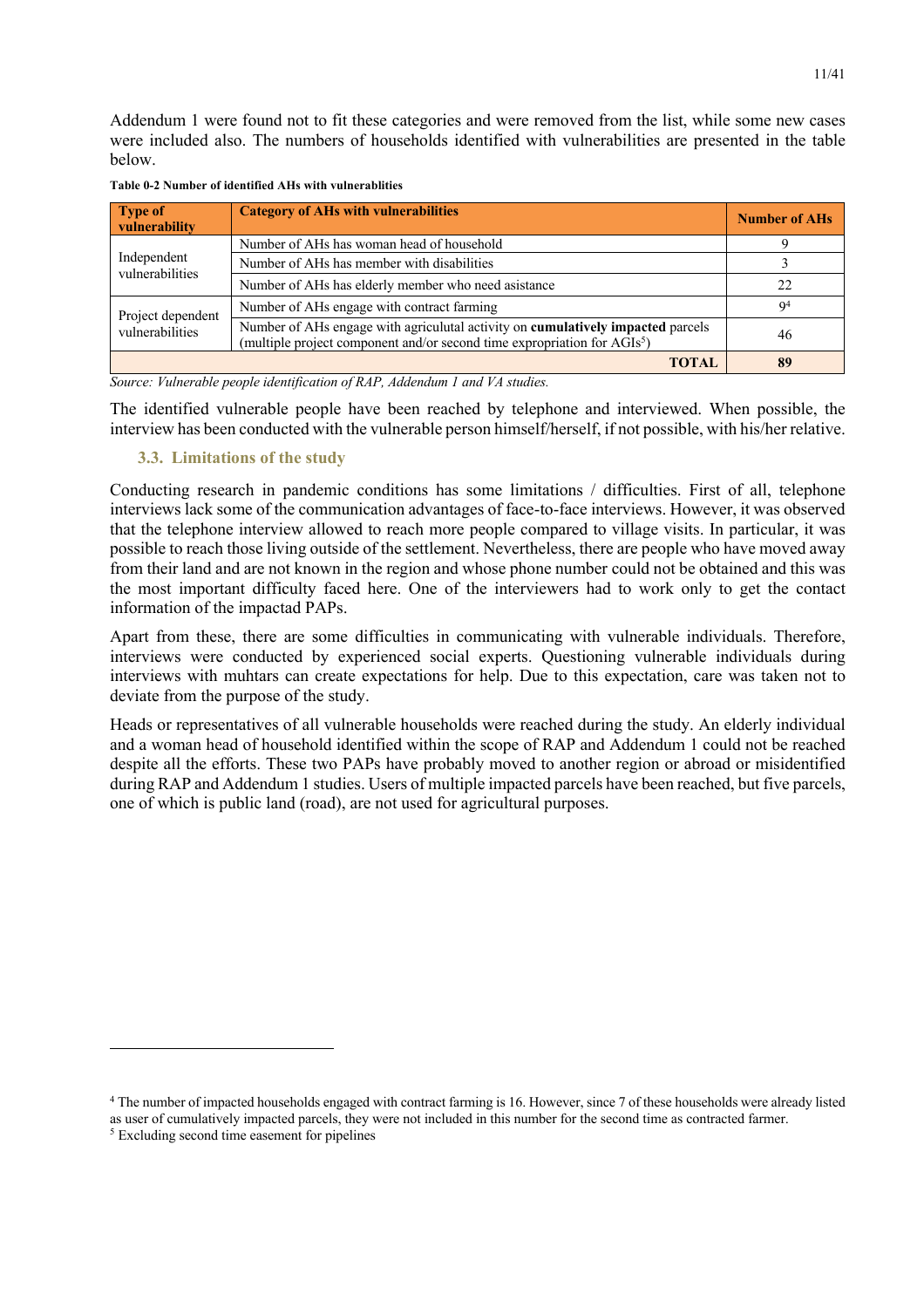## **4. PROJECT DEPENDENT VULNERABILITIES**

Project dependent vulnerabilities are defined as following; (i) groups subject to cumulative impacts, (ii) contract farmers. Groups subject to cumulative impacts are also evaluated under two separate category; (i) PAPs whose land is affected by multiple Project components and (ii) PAPs whose land is subject to second time expropriation due to GSDP and GSEP. Total of 46 households whose land is affected by multiple Project components and 9 contract farmers were identified in VA study. EM of RAP specifies transitional-livelihood support for these groups and accordingly, 6-months TLS have provided to the identified 55 households under these categories<sup>6</sup>. Compensation payments can be monitored from the "Implementation Summary" tables presented in Appendix 1 and Appendix 2.

Additional crop payments have been paid to all contract farmers to correspond to the increase in yield in sugar beet. The sum of the additional crop payments paid in different amounts depending on the size of the affected lands is approximately 80,000 TRY. Payments are recorded into Implementation Summaries (Appendix 1 and Appendix 2).

Other group under cumulative impact category (PAPs whose lands were expropriated for the second time due to GSDP and GSEP) does not have a cash compensation entitlement in the EM like transitional livelihood support. However, additional compensations are defined to cover the second time expropriation impacts on their lands. This group will be evaluated under two subgroups:

- Those affected by permanent expropriation
- Those affected by permanent easement

AGIs were built on the parcels of those affected by permanent expropriation. The users of these parcels were already included in the list of vulnerable groups, as they were also affected by the multiple components of GSEP. For those affected by permanent easement, a separate evaluation was made, and additional compensations were planned within the scope of livelihood restoration measures.

More detailed evaluations on dependent vulnerable groups are presented under the following headings.

#### **4.1.Groups subject to Cumulative Impacts**

According to RAP, groups subject to cumulative impacts are classified as;

- PAPs whose land will be affected by multiple project components,
- PAPs whose land will be expropriated for the second time (GSDP and GSEP).

#### **4.1.1. PAPs whose land were affected by multiple components of GSEP**

Parcels under the effect of multiple components of GSEP were determined by examining the expropriation lists of RAP and First Addendum and also by analyzing/superposing the GIS data to identify multiple component impacts. As the expropriation lists of BOTAS do not present disaggregated data for access roads and connection lines, the GIS experts have analyzed one-by-one the parcels that are affected by multiple components by using Project' GIS files to ensure that no parcel is unidentified although having multiple component impact. Parcels with the following combinations are identified from expropriation data and GIS analysis. The number of affected parcels among the project components that have been evaluated within the scope of RAP and Addendum 1 are presented in the table below.

**Table 0-3 Number of multipleaffected parcels** 

| <b>Multiple components</b> | <b>Number of affected parcels</b><br>in RAP | <b>Number of Affected</b><br><b>Parcels in 1st Addendum</b> | <b>Total</b> |
|----------------------------|---------------------------------------------|-------------------------------------------------------------|--------------|
|                            |                                             |                                                             |              |
|                            |                                             |                                                             |              |

<sup>&</sup>lt;sup>6</sup> At the beginning of the VA study, TLS payments were proposed and paid for less than 6 months to some affected households. Later, additional payments were made to complete these payments in 6 months. For this reason, some people have two payment receipts in their name (See. Appendix 3, Appendix 4, Appendix 5 and Appendix 6).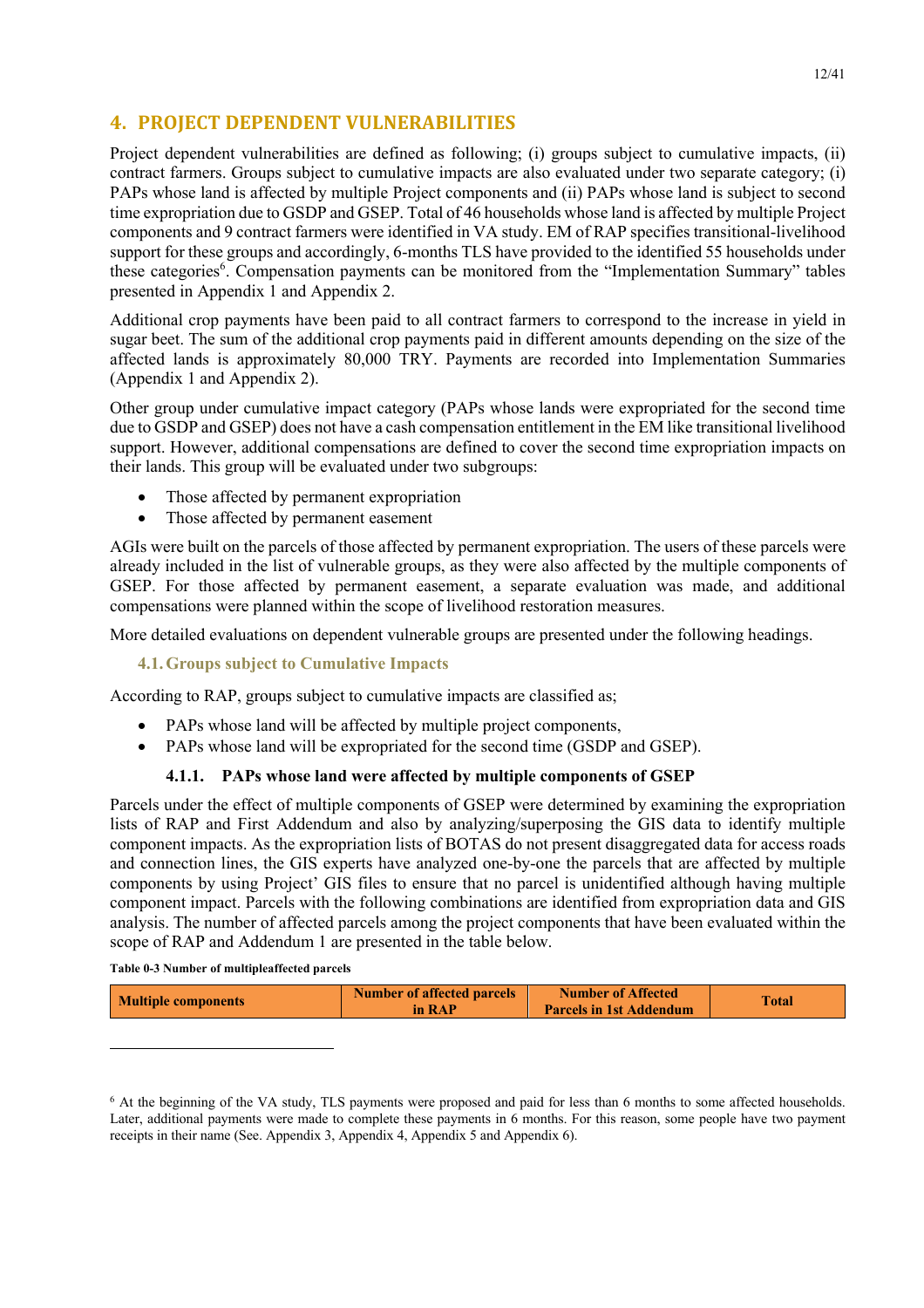| $UGSs + pipelines/connection$ lines                 | 26 |    | 26 |
|-----------------------------------------------------|----|----|----|
| $PS&STs + Access$ road                              |    |    |    |
| $Pipelines + PS&STs + Access roads$                 |    |    |    |
| $Pipelines + PS&STs$                                |    | 14 | 14 |
| Pipelines + Access roads                            |    |    |    |
| Pipelines $+$ 34 kV ETL                             |    | 19 | 19 |
| $34$ kV ETL + Access road + pipelines               |    |    |    |
| $34$ kV ETL + PS&STs + Access road<br>$+$ pipelines |    |    |    |
| 34 kV ETL + PS&STs                                  |    |    |    |
| <b>TOTAL</b>                                        |    |    |    |

72 parcels which are under multiple component impacts have been identified as vulnerability sources in accordance with RAP. These parcels are specified in the implementation summary tables in Appendix 1 and Appendix 2. 68 of 72 parcels are used for agricultural purposes. 68 parcels are used by 46 households. All of of these 46 AHs were paid 6-month Transitional Livelihood Supports (TLSs) according to EM. For the household-based list of multiple component impact group, see Appendix  $3^7$ .

**Table 0-4 Summary numbers of multiple-affected parcels and users/AHs**

| Number of parcels affected by multiple components of GSEP      |    |
|----------------------------------------------------------------|----|
| Number of parcels under revision plan                          |    |
| Number of parcels unused (no agricultural activity)            |    |
| Number of parcels with identified users / AHs                  | 68 |
| Number of AHs use the parcels under multiple component impacts | 46 |
| Number of HHs 6-month TLS paid                                 |    |

#### **4.1.2. PAPs whose land were expropriated for the second time**

There is another group identified in RAP among the cumulative impacted groups: PAPs whose land will be expropriated for the second time (GSDP and GSEP). Accordingly, cumulative impacted parcels mentioned in this study include multiple project component impact as well as second time expropriation due to GSDP and GSEP. The EM specifies "Additional income restoration measures may be also designed, including provision of employment in the Project" for this group. Following evaluations were made under two subgroups:

- Those affected by permanent expropriation
- Those affected by permanent easement

Owner/Users of parcels expropriated for the second time (previously affected by GSDP and later by GSEP) have been defined as vulnerable group in the RAP; however, although EM states that additional measures may be designed, it does not specify what these measures are. RAP defines this vulnerable group category as follows;

"Since the pipeline route of the GSEP is very close and parallel to the existing UGS Project route, a significant portion of the parcels affected by the current Project are also affected by GSEP and will be expropriated second time. PAPs whose land will be expropriated for the second time are considered as vulnerable since they may not have enough land left to continue **agricultural activity** or the residual lands may not be economically **viable** anymore."

On the other hand, under the 5th impact category<sup>8</sup> of the Entitlement Matrix in the RAP, TLS payments are

<sup>7</sup> Since the appendices contain personal information, they will be removed when the VA report is disclosed.

<sup>&</sup>lt;sup>8</sup> "Temporary or permanent loss of livelihoods that may be caused by loss of land, access to land, physical relocation of residential areas and other livelihood related structures, lands being unviable due to expropriation etc."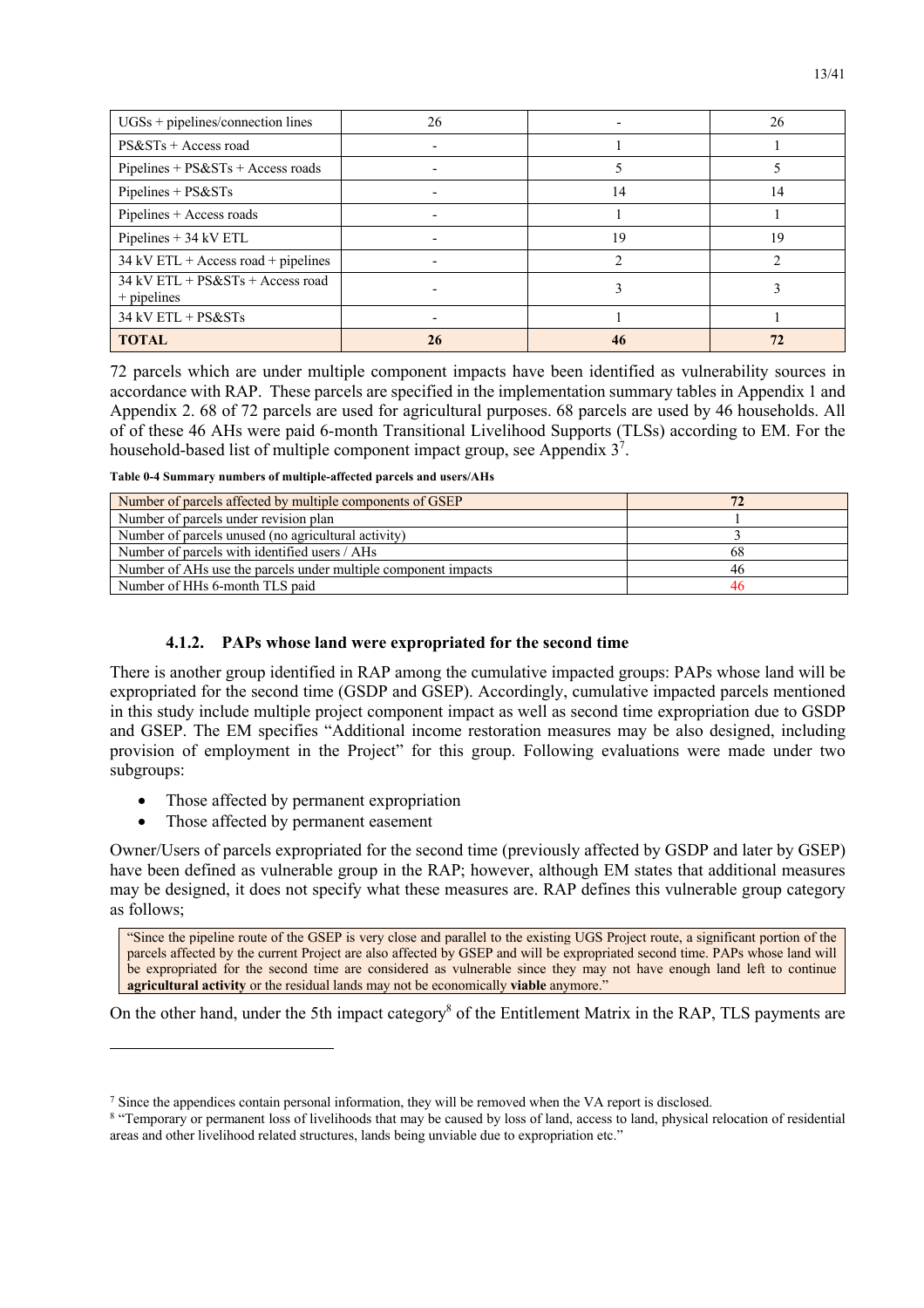also defined for those whose lands are affected by the project's above-ground facilities and whose livelihoods are depending on land such as agriculture, livestock etc. (apart from the TLS payments defined for vulnerable groups). For this reason, the parcels subject to expropriation for the second time for above-ground facilities were included in the field survey of the VA study. In other words, if components of GSEP such as SFs, PSs, STs are built on parcels that GSDP has previously affected, the users of these parcels are considered within the scope of VA. According to the expropriation lists, the number of parcels with this feature is 14 (and the number of PAPs impacted is 8 and has already been evaluated within the scope of VA.

|  |  | Table 0-5 Second time expropriated parcels for AGIs of GSEP |  |
|--|--|-------------------------------------------------------------|--|
|  |  |                                                             |  |

| <b>District</b>   | <b>Settlement</b> | <b>Parcel</b> | <b>Ownership</b> | <b>Explanation</b>                                                                                                              |
|-------------------|-------------------|---------------|------------------|---------------------------------------------------------------------------------------------------------------------------------|
| SARIYAHŞİ         | <b>BOĞAZKÖY</b>   | 892           | Private          | This parcel was already covered by the VA study as<br>it was also affected by multiple project components<br>of the GSEP.       |
| SARIYAHŞİ         | <b>BOĞAZKÖY</b>   | 893           | Private          | This parcel was already covered by the VA study as<br>it was also affected by multiple project components<br>of the GSEP.       |
| <b>SARIYAHŞİ</b>  | <b>BOĞAZKÖY</b>   | 896           | Private          | This parcel was already covered by the VA study as<br>it was also affected by multiple project components<br>of the GSEP.       |
| <b>SARIYAHŞİ</b>  | <b>BOĞAZKÖY</b>   | 897           | Private          | This parcel was already covered by the VA study as<br>it was also affected by multiple project components<br>of the GSEP.       |
| SARIYAHŞİ         | <b>BOĞAZKÖY</b>   | 3806          | Private          | This parcel was already covered by the VA study as<br>it was also affected by multiple project components<br>of the GSEP.       |
| SARIYAHŞİ         | <b>BOĞAZKÖY</b>   | 3818          | Private          | User was already covered by the VA study as<br>another his land was also affected by multiple<br>project component of the GSEP. |
| AĞAÇÖREN          | AĞAÇÖREN          | 239/80        | Private          | User was already covered by the VA study as<br>another his land was also affected by multiple<br>project component of the GSEP. |
| <b>MERKEZ</b>     | CERİT KÖYÜ        | 962           | Private          | This parcel was already covered by the VA study as<br>it was also affected by multiple project components<br>of the GSEP.       |
| <b>MERKEZ</b>     | CERİT KÖYÜ        | 968           | Private          | Vacant (Contact has been made with the owner)                                                                                   |
| <b>MERKEZ</b>     | CERİT KÖYÜ        | 969           | Public (Road)    | Road - public land                                                                                                              |
| <b>MERKEZ</b>     | CERİT KÖYÜ        | 194           | Private          | This parcel was already covered by the VA study as<br>it was also affected by multiple project components<br>of the GSEP.       |
| <b>SULTANHANI</b> | <b>GAZİ MAH</b>   | 5254          | Private          | This parcel was already covered by the VA study as<br>it was also affected by multiple project components<br>of the GSEP.       |
| <b>SULTANHANI</b> | <b>GAZİ MAH</b>   | 7934          | Private          | This parcel was already covered by the VA study as<br>it was also affected by multiple project components<br>of the GSEP.       |
| <b>SULTANHANI</b> | <b>GAZİ MAH</b>   | 13/5164       | Private          | This parcel was already covered by the VA study as<br>it was also affected by multiple project components<br>of the GSEP.       |

Temporary and permanent easement is also allocated for the construction of GSEP components on parcels that were previously used for the GSDP. The RAP does not specify a commitment regarding the parcels to which easement is allocated for the second time. Still, the parcels where the pipelines of GSEP and GSDP intersect are listed under the vulnerable groups section of RAP. To ensure that all vulnerable group categories are included and evaluated as part of this VA study, the parcels affected by easement rights establishment under both GSDP and GSEP are identified and assessed in following paragraphs.

To make a better evaluation, it is necessary to mention two groups that are exposed to cumulative impacts: owners and users. While users of some parcels are already owners, some parcels can be used by people who do not have title deed or shares, in other words, who are not owners or shareholders. Cumulative effects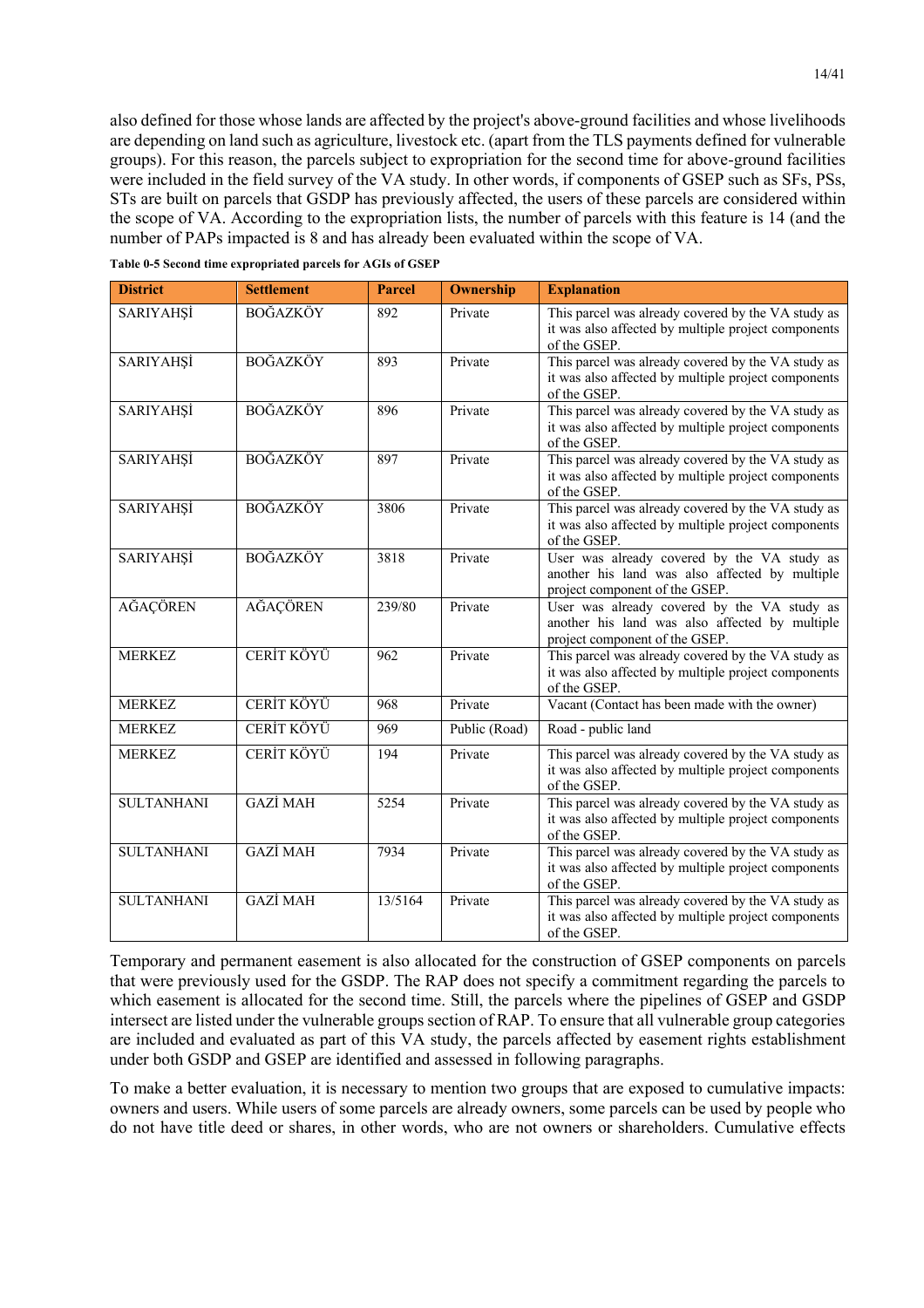might have caused different results for both groups. Expected impacts for these groups are explained in the table below, along with evaluations regarding the impact. In order to evaluate more in detail these impacts, interviews were held with the Expropriation unit of BOTAŞ, RAP experts and officials. As a result of these meetings and evaluations, it was decided to support the owners/shareholders and the non-owner users with additional livelihood restoration measures.

| <b>PAPs</b>                                                                               | <b>Impact</b>                                                                                   | <b>Evaluation</b>                                                                                                                                                                                                                                                                                                                                                                                                                                                                                                                                                                                                                                                                                                                                                                                    |
|-------------------------------------------------------------------------------------------|-------------------------------------------------------------------------------------------------|------------------------------------------------------------------------------------------------------------------------------------------------------------------------------------------------------------------------------------------------------------------------------------------------------------------------------------------------------------------------------------------------------------------------------------------------------------------------------------------------------------------------------------------------------------------------------------------------------------------------------------------------------------------------------------------------------------------------------------------------------------------------------------------------------|
| of<br>the<br>Owners<br>parcels<br>cumulatively<br>impacted<br>by<br>permanent<br>easement | Decrease in value of<br>the land with second<br>easement                                        | Establishment of easement rights on the property may cause depreciation of the<br>land. This decrease is taken into consideration when calculating the value of the<br>easement right. Under these conditions, capitalization rate, which is one of the<br>inputs used to evaluate the land, is inevitably higher because of the rising risks and<br>declining demands. The easement payment is paid to compensate for this loss of<br>value and some usage restrictions.                                                                                                                                                                                                                                                                                                                            |
|                                                                                           |                                                                                                 | According to the Land Acquisition Law No. 2942, the value of the property will be<br>determined (by using the revenue method for lands and by its market value<br>compared to other plots) as if easement has not been granted and then the value of<br>the right will be established. The decrease in the value of farmlands that is caused<br>as a result of the constitution of the easement is explained by the difference of the<br>value before and after granting easement and according to Article 11 of the Land<br>Acquisition Law, No. 2942, it needs to be determined by using the income method<br>for lands.                                                                                                                                                                           |
|                                                                                           |                                                                                                 | Article 11 of the Expropriation Law states that "When constituting easement<br>through expropriation, the decrease in the value of the property or the resource shall<br>be explained with its reasons. This decrease is the cost of expropriation." When<br>calculating the value of the easement by using the revenue method, first of all,<br>"decrease in the value" is determined, then the duration of the easement.                                                                                                                                                                                                                                                                                                                                                                           |
|                                                                                           |                                                                                                 | The depreciation of the parcel has been compensated with the objective value<br>increase method by BOTAS. Accordingly, the rate of loss of value that occured in<br>the land has been calculated with expert reports and an easement fee paid as<br>compensation for this loss. The approximate value decrease in parcels allocated to<br>easement is 20% or more. Therefore, payment is made by adding value to the<br>easmenet price at the rate of depreciation. See Table 0-7 for examples. BOTAS<br>applies this method to the lands where it is permanently expropriated (ownership<br>right), providing compensation in full replacement cost.                                                                                                                                                |
|                                                                                           |                                                                                                 | The fact that an affected land was also affected by the pipeline of GSDP in the past<br>or the land was affected by the land acquisition of another project are among the<br>factors that cause depreciation. Payment of expropriation cost without taking into<br>account the factors that cause depreciation in all lands is a method adopted for<br>compensation payment at full replacement cost. See Table 0-7 for examples.                                                                                                                                                                                                                                                                                                                                                                    |
|                                                                                           |                                                                                                 | The easement fee is paid as a compensation for the usage right and loss of value in<br>the land. However, people may still not want to buy parcels with two separate<br>pipelines under them. Although agricultural activities continue with some<br>restrictions in these parcels, the parcels that are affected once by the pipeline may<br>be more advantageous than parcels that are affected twice by the pipeline. In order<br>to compensate for such depreciation, BOTAS paid "secondary easement payment<br>(SeEP)" to the owners of the parcels expropriated for the second time, in proportion<br>to the effect rate on the parcel. For example, SeEP equal to 25% of the previous<br>easmenet payment for the parcel where easement (Both GSDP+GSEP) has been<br>allocated for 25% of it. |
| Non-owner users of<br>the<br>parcels<br>cumulatively<br>impacted<br>by<br>permanent       | Agricultural activity<br>being affected by<br>construction<br>activities for the<br>second time | Allocating easement for GSEP on the lands expropriated for the second time means<br>that agricultural activity is stopped due to construction works for the second time.<br>The negative effect of the disruption in agricultural activity on the income sources<br>is eliminated by the crop payments. However, the second interruption of<br>agricultural activity can be discouraging for non-owner users who carry out                                                                                                                                                                                                                                                                                                                                                                           |
| easement                                                                                  |                                                                                                 | agricultural activities on lands that do not belong to them. Therefore, BOTAS paid<br>"secondary crop payment (SeCP)" to the non-owner users of the parcels that are                                                                                                                                                                                                                                                                                                                                                                                                                                                                                                                                                                                                                                 |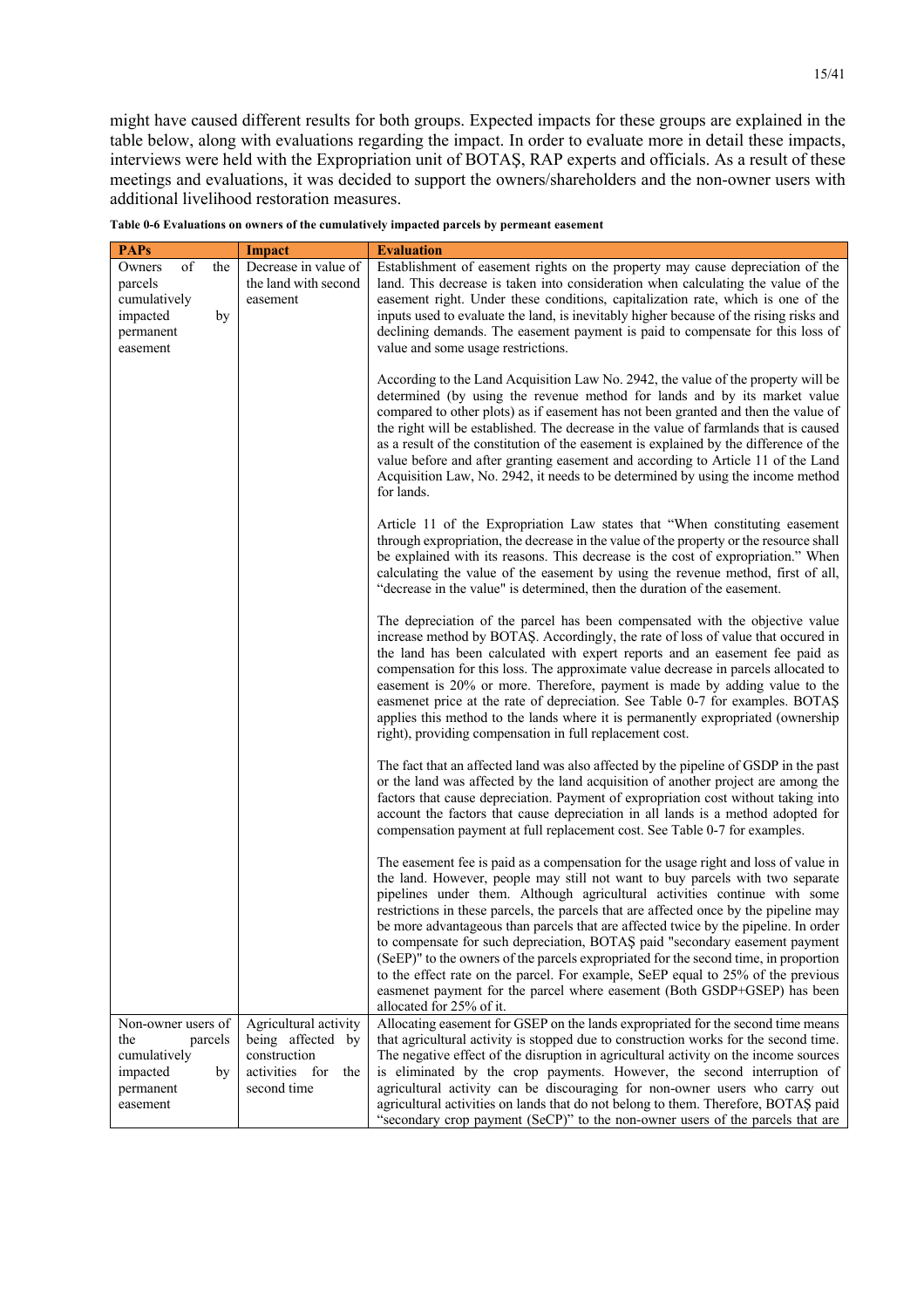|  | affected by the pipeline for the second time (GSDP + GSEP) in proportion to the<br>impact rate in the parcel. For example, SeCP equal to 25% of the previous crop<br>payment for the parcel where easement has been allocated for 25% of it. |
|--|----------------------------------------------------------------------------------------------------------------------------------------------------------------------------------------------------------------------------------------------|
|--|----------------------------------------------------------------------------------------------------------------------------------------------------------------------------------------------------------------------------------------------|

Examples related to objective value increase method that mentioned in table above are presented in Table 0-7. According to the example in the first row of the table below, the location features of the parcel 339/9 reduce its value by 23.83%. This rate means 335.41 TRY depreciation. The compensation to be paid to the parcel owner is 1,407.52 TRY as a result of the official valuation. However, BOTAŞ adopted a proactive value increase method (objective value increase) and ignored all factors that caused value decrease/depreciation. Thus, 1,742.93 TRY expropriation compensation was paid to the owner instead of 1,407.52 TRY which is the full replacement cost without any depreciation.

| $\overline{\phantom{a}}$ No | <b>Province</b> | <b>District</b>       | <b>Settlement</b>               | Parcel | <b>Objective</b><br><b>Value</b><br>Decrease $(\% )$ | <b>Easemen</b><br>payment | Value<br><b>Deprecia</b><br>tion<br><b>(TRY)</b> | <b>Objective</b><br><b>Value</b><br><b>Increase</b><br>Ratio $(\%)$ | <b>Final</b><br>easement<br>payment<br>amount |
|-----------------------------|-----------------|-----------------------|---------------------------------|--------|------------------------------------------------------|---------------------------|--------------------------------------------------|---------------------------------------------------------------------|-----------------------------------------------|
|                             | <b>AKSARAY</b>  | <b>MERKEZ</b>         | <b>ALTINKAYA</b><br>(YENİ KÖYÜ) | 339/30 | 23,83                                                | 1.407,52                  | 335,41                                           | 23,83                                                               | 1.742,93                                      |
| 2                           | <b>AKSARAY</b>  | <b>MERKEZ</b>         | <b>ALTINKAYA</b><br>(YENİ KÖYÜ) | 339/33 | 24,08                                                | 1.217,79                  | 293,28                                           | 24,08                                                               | 1.511,07                                      |
|                             |                 |                       |                                 |        |                                                      |                           | 503,69                                           | 0,00                                                                |                                               |
| 3                           | <b>AKSARAY</b>  | <b>SULTANHA</b><br>NI | <b>MERKEZ</b>                   | 3082   | 23,55                                                | 2.933.64                  | 690.93                                           | 23,55                                                               | 3.624,57                                      |
| 4                           | AKSARAY         | ORTAKÖY               | <b>FAKICIK</b>                  | 130/10 | 23,50                                                | 619.26                    | 145.53                                           | 23,50                                                               | 764,79                                        |

**Table 0-7 Examples of 20% objective increase in easement value**

The number of parcels and PAPs that are the subject of these evaluations are presented in the table below. Detailed list of all parcels affected by second time expropriation are given in Appendix 6 along with the SeEP or SeCP calculations for owner/shareholders and users. Accordingly, SeEPs were paid to 2464 owners/shareholders for 378 parcels within the scope of VA and SeCPs were paid to 182 non-owner users (including users of public lands). Payment amounts are recorded in the implementation summaries in Appendix 1 and Appendix 2.

| Second time easement allocated;                                                      | <b>PLs (RAP)</b> | <b>FWPL and ETL</b><br>(Addendum 1) | <b>Total</b> |
|--------------------------------------------------------------------------------------|------------------|-------------------------------------|--------------|
| Number of private parcels                                                            |                  | 347                                 | 378          |
| Number of public parcels                                                             |                  | 10                                  | 28           |
| Number of owners/shareholders of private parcels                                     | 50               | 2414                                | 2464         |
| Number of non-owner users of private parcels and informal users<br>of public parsels | 12               | 170                                 | 182          |

**Table 0-8 Parcels allocated to permanent easement for the second time**

It should be also noted here that some of the parcels affected cumulatively due to GSDP and GSEP did not have standing crops before construction as the users have already harvested their crops. Non-owner users of these parcels who have not received crop payments as they harvested their crops before the land was expropriated will be also identified through a retrospective survey which is proposed to be part of a seperate LRP study further. Besides, PAPs whose total permanent easement (due to GSDP and GSEP) ratio on their lands is between 40-60% (high risk) or more than 60% (very high risk) will be included in LRP to define inkind livelihood restoration measures through a survey. See Chapter 6 for more detailes about need of LRP.

#### **4.2.Contract farmers**

During the field study of RAP, it was determined that some farmers made contract farming agreements with the private sector companies in the region. Farmers have undergone certain commitments with these contracts with the companies, but also have been the beneficiaries of certain quotas. In case of failure of the contracts or failure of the farmer to deliver the product in quantity and quality specified in the contract, a loss of rights in terms of quota ownership will be experienced by the farmers. In such cases, the companies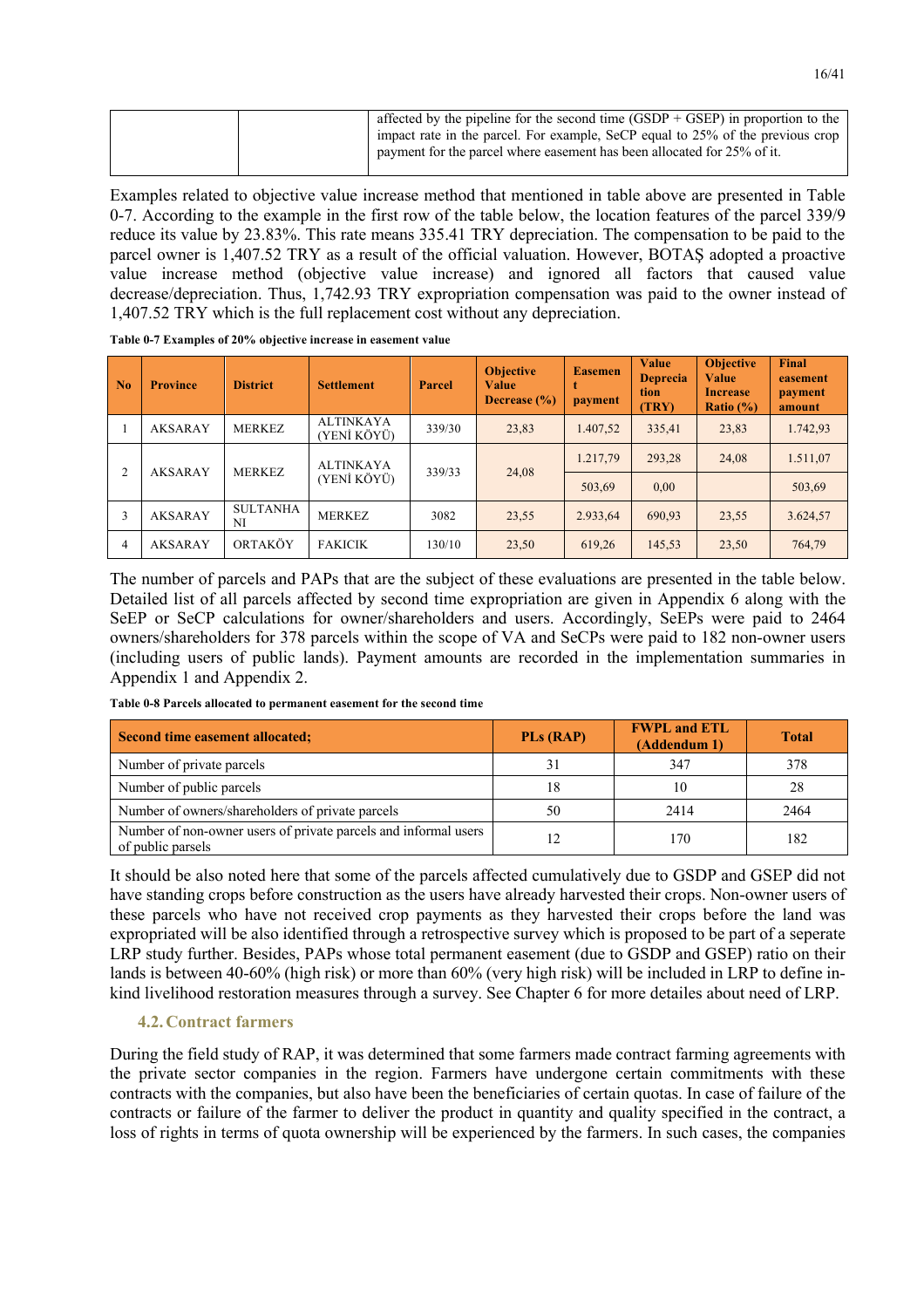may not sign a contract with the farmer the following year. The farmer may suffer from premium loss and may be fined for a few times the premium. In case of incomplete delivery, farmer may lose the quota defined in the agreement. This type of contract farming is related to sugar beet production. In RAP, 14 contract farmers were identified in the Project area. Within the scope of VA, it was determined that two more contract farmers were affected by the project and the total number was 16. Detailed list of contract farmer households are presented in Appendix 4.

Within the scope of VA, 11 contract farmers were interviewed and Project impacts on agricultural activity were examined. No contract farmer has encountered problems such as quota penalty or contract termination. The farmers interviewed declared that they either received help to achieve their quotas or purchased additional products to compete the crop amount that they could not cultivate due to Project activities. However, there were no official records of these expenses. The declared costs were well below the 6-month minimum wage. BOTAŞ developed another way to compensate these costs, which cannot be documented in any way. Additional crop payments have been paid to all contract farmers to correspond to the increase in yield in sugar beet. These payments are calculated by multiplying the affected parcel size and the value increase in the unit price of the crop. The sum of the additional crop payments paid in different amounts depending on the size of the affected lands is approximately 80,000 TRY.

According to EM of RAP, contract farmers will be paid 6-month TLS. 16 contracted farmers were paid 6 month TLS in the scope of VA study. This is in addition to the crop paymenst referred to in the previous paragraph.

|                                                 | <b>RAP</b> | <b>RAP Addendum</b> | <b>Total</b>    |
|-------------------------------------------------|------------|---------------------|-----------------|
| Number of contract farmers<br>identified        |            |                     |                 |
| Number of contract farmers 6-<br>month TLS paid |            |                     | 16 <sup>9</sup> |

<sup>&</sup>lt;sup>9</sup> 7 of them had already received 6-month TLS due to the multiple project component effect.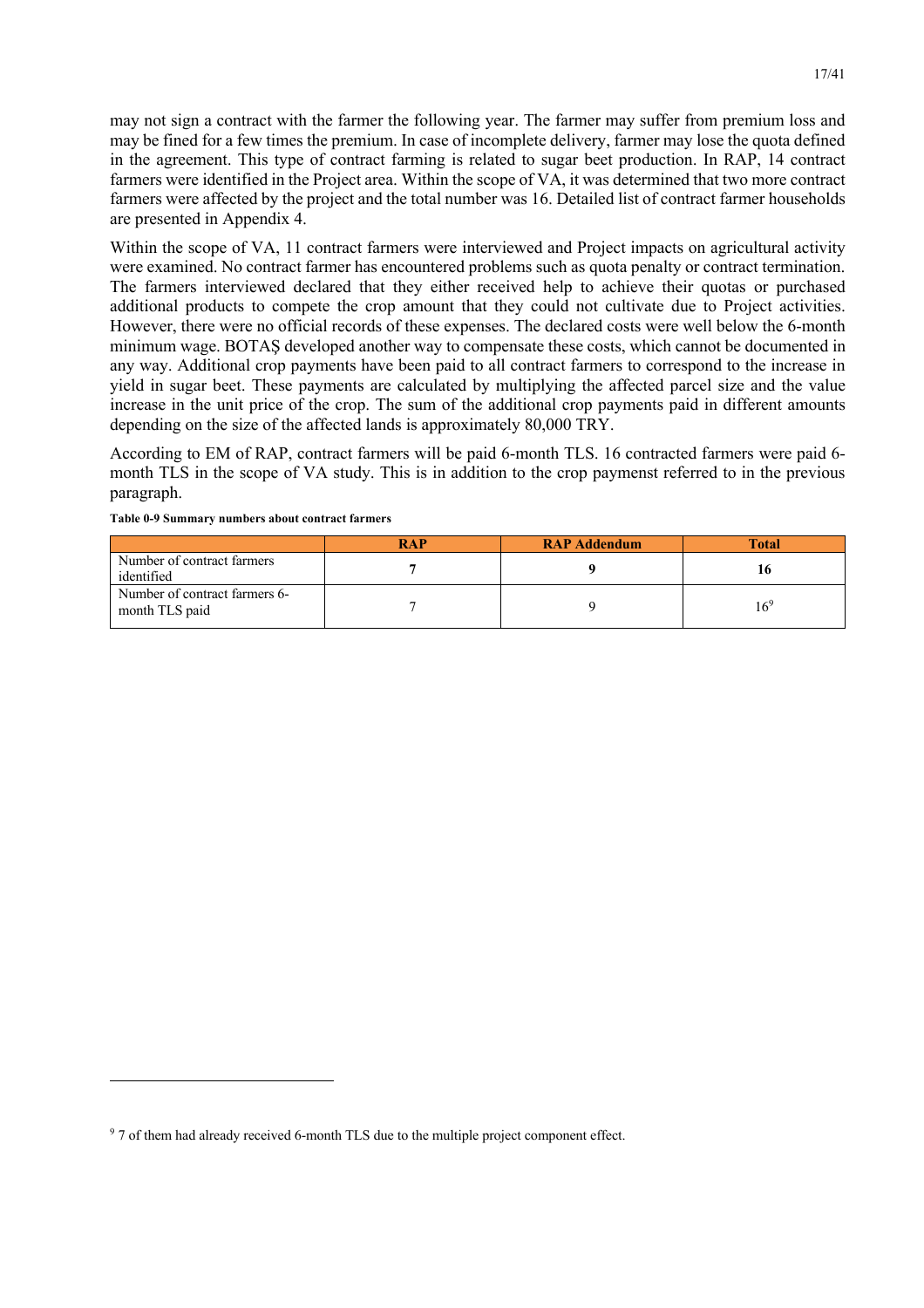## **5. INDEPENDENT VULNERABILITIES**

Some of the independent vulnerability cases (woman head of household, elderly and people with disabilities) were already identified in RAP and Addendum 1 studies. This data has been used as baseline and verified during Mukhtar and vulnerable interviews. New vulnerability cases were identified and added to this data. Also, some of the pre-identified cases were excluded as it was revealed out that some of these were incorrect or not suitable for the definition of vulnerability categories. The current numbers of independent vulnerability cases in these categories are presented in the table below. Except for one woman and one elderly individual, all vulnerable were reached and interviewed, and the effects of the project on their income sources were examined. Evaluations were summarized in Appendix 5 along with the entitlement details of 34 households.

| <b>Category of AHs with vulnerabilities</b>            | <b>Number of</b><br>AHs (RAP) | <b>Number of AHs</b><br>(RAP Addendum) | <b>Total</b> | <b>Number of</b><br>entitled 1-<br>month TLS |
|--------------------------------------------------------|-------------------------------|----------------------------------------|--------------|----------------------------------------------|
| Number of AHs has woman head of household              |                               |                                        |              |                                              |
| Number of AHs has elderly member who need<br>asistance | 10                            |                                        | 22           | $2.1^{10}$                                   |
| Number of AHs has member with disabilities             |                               |                                        |              |                                              |
| <b>TOTAL</b>                                           | 34                            | 33                                     |              |                                              |

**Table 10 Number of Identified PAPs in Independent Vulnerabilty Categories**

Detailed interviews with these PAPs revealed out that PAPs with independent vulnerabilities did not experience livelihood or income losses due to GSEP. Although they have not experienced any livelihood losses due to Project, the EM of RAP specifies that "Additional income restoration measures may be also designed, including provision of employment in the Project." Therefore, alternative income restoration measures were searched to support these PAPs and cash support for agricultural expenses (diesel and fertilizer) was proposed to be paid. The unit prices of diesel and fertilizer support per decare provided to farmers by the Ministry of Agriculture and Forestry in 2021 was taken as a basis to calculate the cash supports. Cash support was calculated with following formula; "Affected parcel area (da) x Unit price for support". Cash support amounts calculated with this formula were found to be very low to cover agricultural expenses of PAPs as the expropriated area of PAPs' parcels are quite small. Consequently, BOTAŞ has decided to pay 1-month TLS to all vulnerable in these independent vulnerability categories (female head of household, elderly and disabled) that have no loss of income due to the Project to support their livelihoods. For vulnerable in these three categories who also have loss of income, BOTAŞ will pay them 1 month-TLS plus their loss of income which will be based on a household survey in further RAP Addendum studies.

**5.1.To sum up, total of 34 vulnerable in these three categories were provided with 1 month TLS as an additional support and goodwill gesture of the Project. Details of these categories are provided in following paragraphs.Women, in particular female-headed households or land users**

9 women head of households affected by the project were identified and listed in Appendix 5. As identified during the field study of RAP, women in project-affected settlements have lower level of knowledge about the Project rather than men. In the scope of VA, deficiencies in accessing information and GRM were also detected. Women who were found to have insufficient information within the scope of VA were informed by BOTAŞ by phone**Error! Reference source not found.**. Contractor CLO and Stakeholder Engagement Monitoring Consultant carried out engagement activities for women who could not be reached within the scope of VA (see Stakeholder Engagement and Labour sections of Q5 ESIA and RAP Monitoring Report).

RAP found out that, in some settlements, women could work in the Project if appropriate work, service and regular working hours were provided. 9 women identified as vulnerable individuals are engaged in agricultural activity and were not employed within the scope of the Project. However, local employment is provided to women within the scope of the project. According to the April Mmonthly M&E reportESIA and

<sup>&</sup>lt;sup>10</sup> One person is deceased.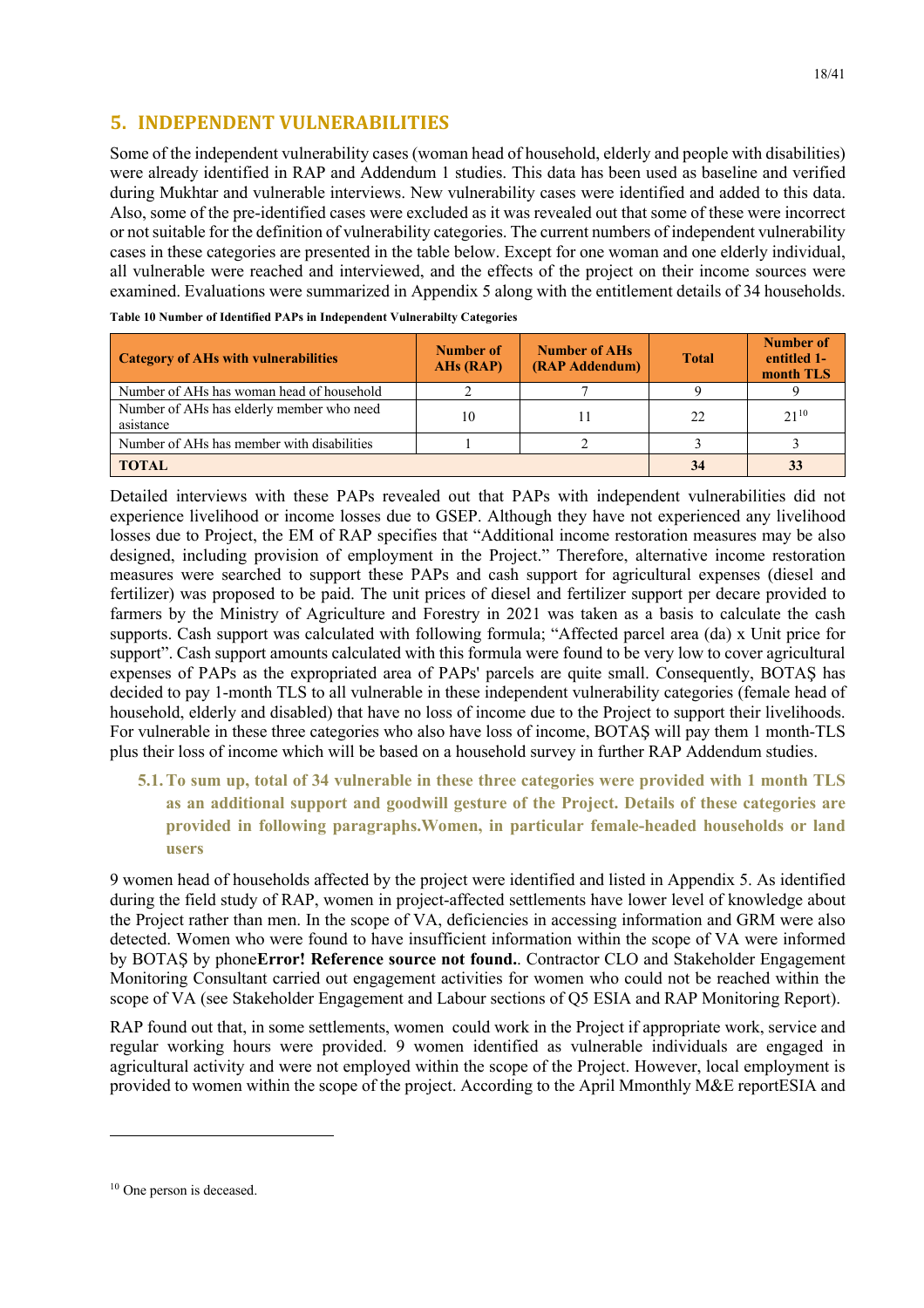RAP Monitoring Report, around 40 (half) o f the 80-female employment (50%) are from local communities. According to worker survey conducted in the scope of VA study, the local employment rate is 30.8% in the Project. The rate of directly-PAPs in local employment is 6.5% (25 directly-PAPs, 360 indirectly-PAPs). Of the 25 directly-PAPs employed in the project, 22 are men and 3 are women. The directly-PAP women are employed in BİRMEK MAKİNA (1), ÖNDER TEMİZLİK (1) and İÇTAŞ (1).

#### **5.2.Elderly (over 65 years old)**

Individuals over the age of 65 continue their agricultural activities. Elderly individuals who needed help while continuing their daily practices or agricultural activities were examined within the scope of VA and 22 PAPs identified as listed in Appendix 5.

RAP stipulates that the Project Social Team of BOTAŞ will visit the households of the elderly and inform them about the Project, especially monitoring and evaluation procedures, and determine their needs. Elderly PAPs, who have incomplete or incorrect information about expropriation payments within the scope of VA, were called by BOTAŞ personnel by phone (due to Covid-19 conditions) and provided with necessary information.

#### **5.3.People with disabilities**

RAP defines the people with disabilities as potential vulnerable PAPs who may be encountered in the Project impact area and they may be more likely to have difficulties in access to information, raising their grievances or concerns, finding other jobs to sustain their livelihoods etc. As defined in RAP, the Project team will monitor these households closely during the monitoring process. In case of its occurrence, special assistance to these vulnerable people may be provided in a timely and appropriate manner. Within the scope of this VA, 3 disabled individuals were identified; however no income loss was detected due to their disadvantaged position.

#### **5.4.Seasonal workers (including refugees)**

According to RAP, the settlements located in the study area receive seasonal workers predominantly from the southern side of Turkey or Syria for harvesting or other agricultural work. The majority of the seasonal workers come from Hatay, Kilis, Şanlıurfa provinces of Turkey or from Syria to work between April and September, and the majority of these workers are Syrian refugees. Within the scope of the VA study conducted between November and April, direct contact with seasonal agricultural workers could not be established. Instead, interviews were held with mukhtars and ESIA and RAP Monnitoring Reports were examined.

During the interviews with Mukhtars conducted for VA, the Project' impacts on seasonal agricultural workers were re-questioned. When asked whether there are seasonal agricultural workers in the settlement, a positive response was received from 9 muhtars<sup>11</sup>. It was learned that 25 to 600 seasonal agricultural workers could come to a settlement within a year.

It was also questioned whether there were refugee / migrant groups among seasonal agricultural workers. It was learned that foreign seasonal agricultural workers were working in three villages<sup>12</sup>. However, no loss of income was stated among this group.

During the interviews with Mukhtars, the potential impacts on their tent settlements and livelihood conditions of seasonal workers had been specifically questioned. During the interviews, it was revealed that the areas where the tents were established had no connection with the expropriation areas where the construction activities of the Project will be carried out.

RAP states that "… with the commencement of agricultural season and the arrival of seasonal workers in the region, informative consultations for seasonal workers will be provided by the Public Relations Unit of the Project. During these consultations, the Project team will work to understand how seasonal workers will be

<sup>11</sup> Baymış, Boğazköy, Gazi, Hürriyet, Merkez/Karşıyaka, Merkez/Kurtuluş, Pınarbaşı, Yenikent/İstiklal and Yeşiltepe/Zafer

<sup>12</sup> Gazi, Seksenuşağı, Yenikent/İstiklal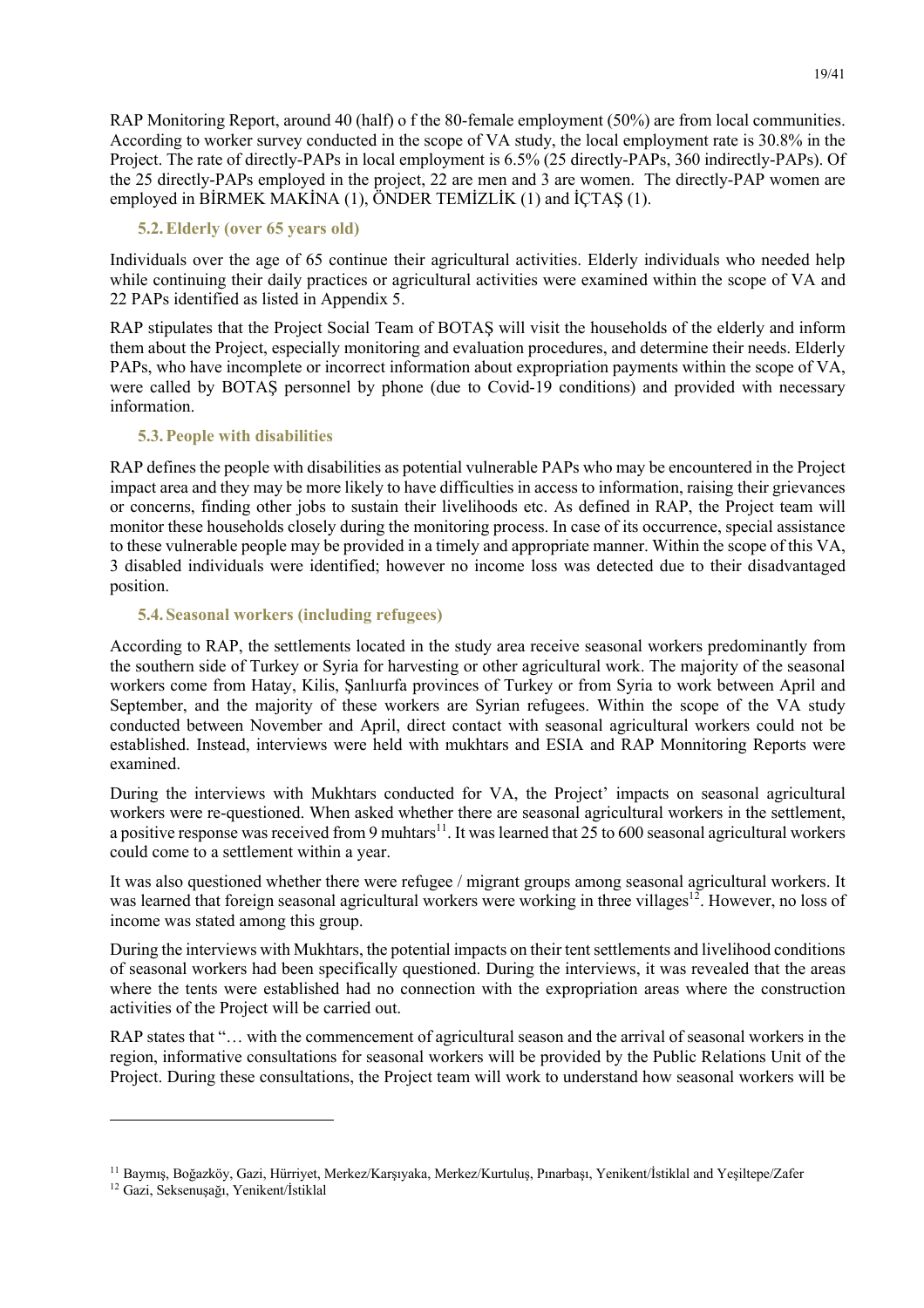affected from their own perspectives". Despite these, RAP has repeated that the project was not expected to have a negative impact on seasonal workers. No activity for seasonal agricultural workers has yet been carried out within the scope of the Project (for requirement see Table 0-11).

Consultations conducted within the scope of this research showed that the works of seasonal workers did not decrease due to the project, on the contrary, labor costs for farmers increased in general. The Mukhtars of three villages stated that the lands where seasonal agricultural workers previously worked were damaged, but they compensated for this loss by working in other lands.

There has been no change due to the project in the shelter areas, water and electricity facilities of seasonal agricultural workers. The only overlap with the project activities regarding the shelter areas of seasonal workers is the temporary use of the camp site used by seasonal workers at the entrance of Yeşiltepe district as a pipe stock area. However, no impact has occurred as the pipes were removed before the worker season has started.

Seasonal workers are functioning in the entire area, Konya and Aksaray Region. Most of them are temporary, they are using their mobile caravan type vehiches for accommodation. They do not have any fixed shelter area nor do they prefer to, as they are mobile and flexibile for any work opportunity. They tend to live together for a better job breakdown and sharing capacity.

| <b>Issue</b>                                                                                                                                                                                                                                                                                              | <b>Target group</b> | <b>Actions</b><br>taken | <b>Further action need</b>                                                     |
|-----------------------------------------------------------------------------------------------------------------------------------------------------------------------------------------------------------------------------------------------------------------------------------------------------------|---------------------|-------------------------|--------------------------------------------------------------------------------|
| According to RAP informative consultations for<br>seasonal workers will be provided by the Public<br>Relations Unit of the Project. This activity has not<br>yet been carried out. Seasonal workers will begin<br>to arrive in the coming months. CLO of Contractor<br>will plan an information activity. | Seasonal<br>workers | No<br>action<br>taken   | Informative consultations for seasonal<br>workers in Summer 2022 by Contractor |

**Table 0-11 Requirement for seasonal vorkers as vulnerable group of the Project**

Among the people have independent vulnerabilities, there were people who declared that they could not reach even though they tried to use the GRM or who have not received any results yet. These persons did not declare any vulnerability related reasons. However, vulnerable groups are likely to have difficulties in accessing engagement opportunities. Some PAPs that were interviewed also did not have enough information about GRM. For this reason, information activities were increased in the Q4 and Q5 periods. Thanks to these activities, people who cannot be reached within the scope of VA are expected to establish a link with the Project. Taken actions and additional action requirements regarding the subject are presented in the table below. Apart from these, ESIA and RAP Monitoring Consultants provided training for officials of İÇTAŞ and sub-contractors on September 27, 2021, including international social standarts of the Project and information on GRM and CLQs.

**Table 0-12 Further investigation and action to be developed GRM**

| <b>Issue</b>                                                 | Target            | <b>Actions taken</b>                                                       | <b>Further action need</b>                           |
|--------------------------------------------------------------|-------------------|----------------------------------------------------------------------------|------------------------------------------------------|
|                                                              | group<br>All PAPs |                                                                            |                                                      |
| PAPs<br>say that they have<br>complaints that they raised to |                   | Online system started to be used for<br>better operation and monitoring of | All complaints from PAPs will be<br>recorded in GRM. |
| the authorities but could not                                |                   | GRM.                                                                       | A GRM registration number will be                    |
| get results, and GRM records                                 |                   | Information activities for PAPs were                                       | provided to the complainant.                         |
| on these issues cannot be                                    |                   | increased.                                                                 | GLAC will be redistributed to villages.              |
| found.                                                       |                   | Stakeholder<br>(See<br>Management                                          |                                                      |
|                                                              |                   | section of Q5 ESIA and RAP M&E                                             |                                                      |
|                                                              |                   | report).                                                                   |                                                      |
| Although some PAPs they                                      | All PAPs          | Online system started to be used for                                       | Informative letters about more than one              |
| tried to use the GRM, they                                   |                   | better operation and monitoring of                                         | channel where complaints will be                     |
| could not reach the authorities.                             |                   | GRM.                                                                       | received will be posted in public spaces             |
|                                                              |                   | Information activities for PAPs were                                       | in settlements. This letter will contain             |
|                                                              |                   | increased.                                                                 | information that all complaints must be              |
|                                                              |                   | CLOs provided information on GRM                                           | recorded and the complaint number must               |
|                                                              |                   | in all their interviews.                                                   | be requested.                                        |
|                                                              |                   | (See<br>Stakeholder<br>Management                                          | Muhtars will be informed about how to                |
|                                                              |                   | section of O5 ESIA and RAP M&E                                             | record complaints from the public one by             |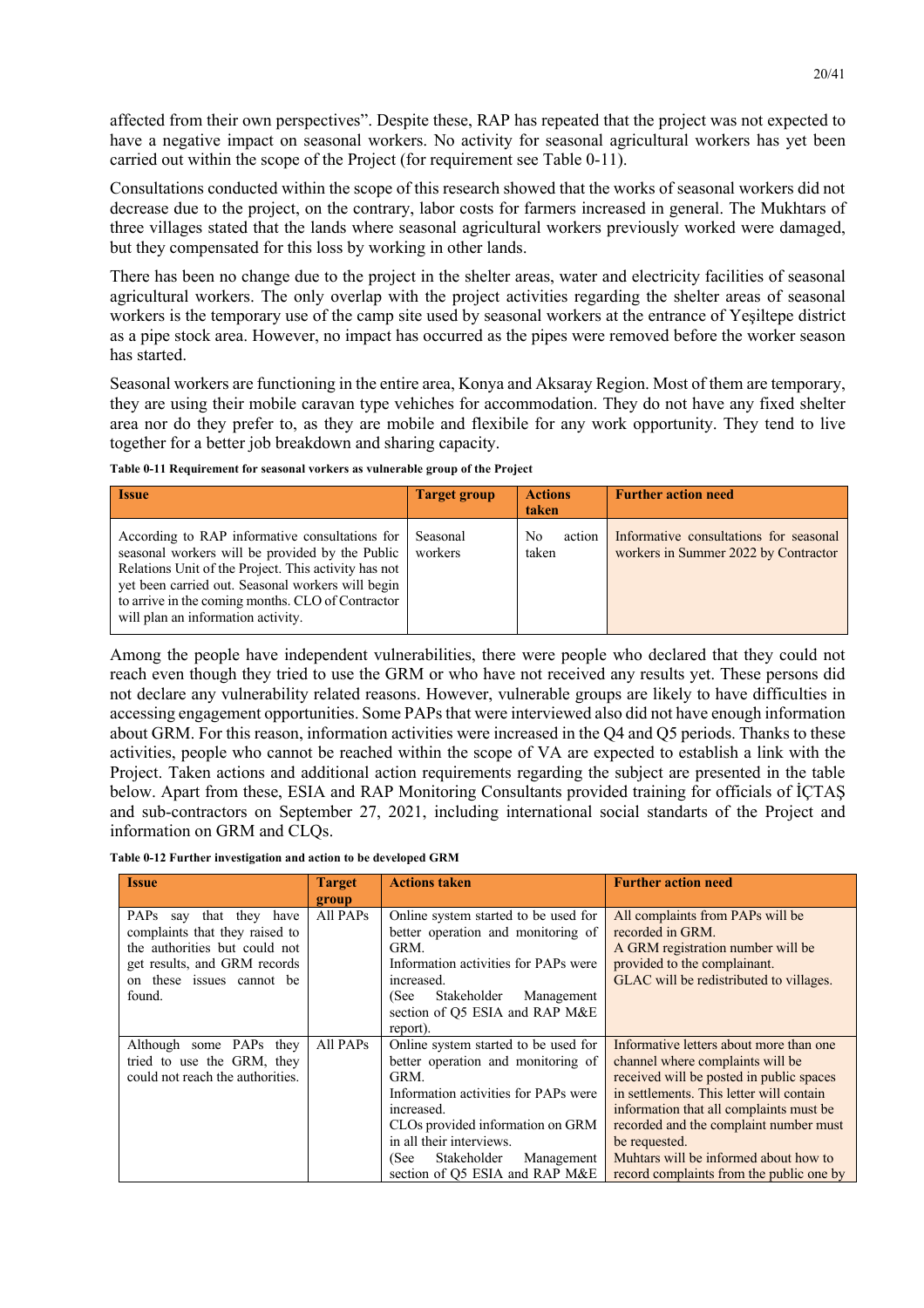|                                                                                                                  |          | report).                                                                           | one. This application has been started and<br>continues.<br>GRM and CLO contact information will<br>be disseminated by CLOs of BOTAS and                                                                                                                                                                           |
|------------------------------------------------------------------------------------------------------------------|----------|------------------------------------------------------------------------------------|--------------------------------------------------------------------------------------------------------------------------------------------------------------------------------------------------------------------------------------------------------------------------------------------------------------------|
|                                                                                                                  |          |                                                                                    | ICTAS.                                                                                                                                                                                                                                                                                                             |
| Some PAPs complained about<br>not being able to find an<br>official from BOTAS who<br>deals with their problems. | All PAPs | Information activities for PAPs were<br>increased.                                 | The CLO assigned on behalf of BOTAS<br>should be known and accessible by PAPs<br>and all other stakeholders. For this<br>purpose, GRM and CLO contact<br>information will be disseminated by<br>CLOs of BOTAS and ICTAS.                                                                                           |
| <b>GRM</b><br><b>PAPs</b><br>cannot<br>use<br>because they do not believe<br>they can get results.               | All PAPs | Online system started to be used for<br>better operation and monitoring of<br>GRM. | The public's trust in BOTAS will<br>increase with the timely resolution of the<br>problems, the provision of necessary<br>information and the availability of CLOs.<br>Efforts will be made to increase the rate<br>of complaints closed within 30 days.<br>Subcontractor officials will be informed<br>about GRM. |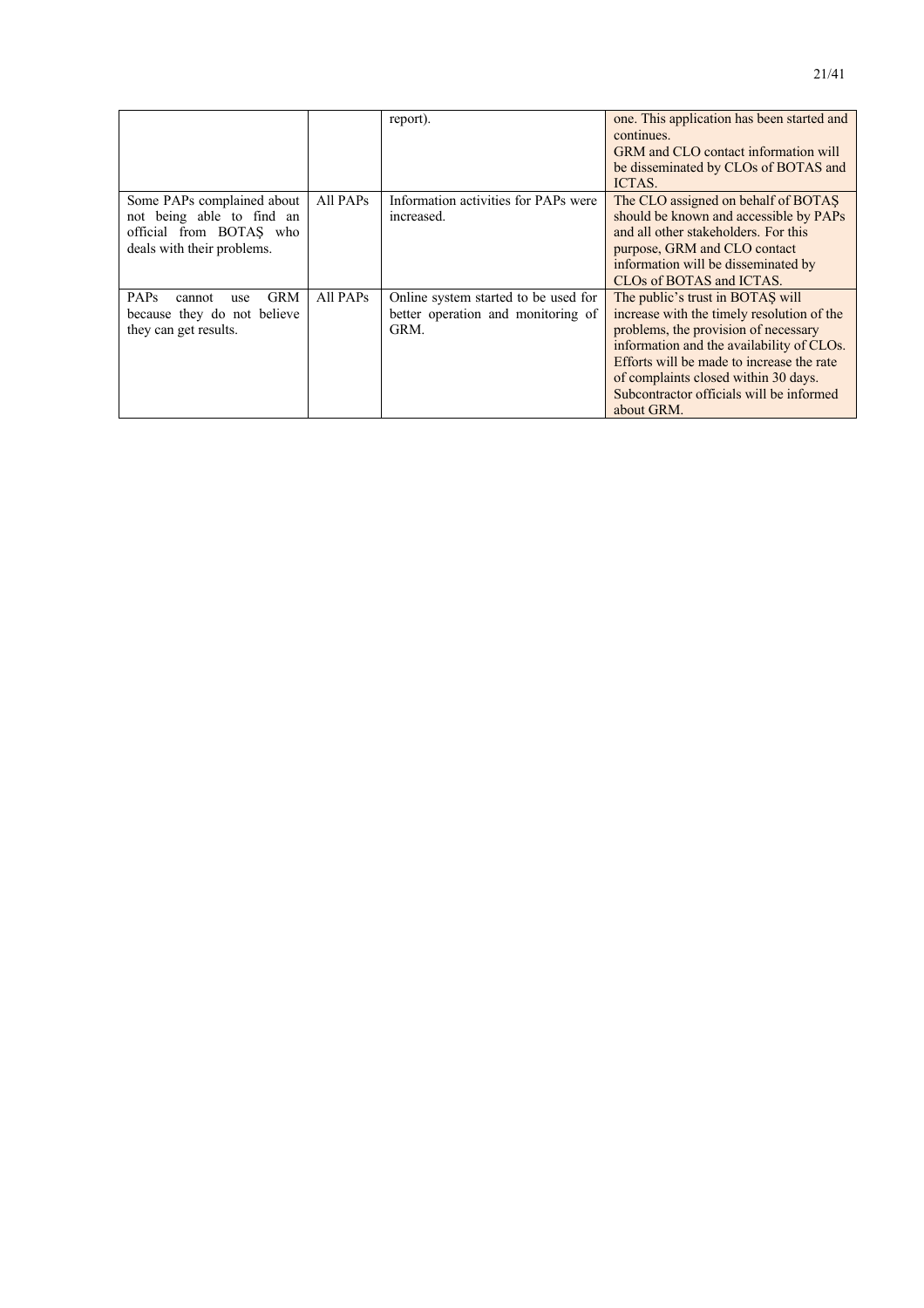## **6. IMPACT LEVEL DIFFERENCES BETWEEN PAPs & LIVELIHOOD RESTORATION PLAN REQUIREMENT**

Entitlements in EM of the RAP were provided to the PAPs within the scope of VA. Compensations based on the commitments in RAP were paid to certain vulnerable groups in certain amounts. However, according to VA field study, the vulnerable groups contain differences in terms of the level of impact. Additional livelihood restoration measures need to be taken for PAPs who are more affected by the Project than others by preparing an LRP that includes all PAPs, not just vulnerable groups.

There could be PAPs whose livelihood sources are affected but who are not in vulnerable categories of the Project. These people are not in the scope of VA study. Therefore, a more comprehensive study will be carried out for LRP.

The proposed livelihood restoration plan will be a separate document to cover up and engage directly affected-PAP families whose lands affected by land acquisition of the Project as well as indirectly affected-PAP families / communities who lives or works in Project area (Communities in PASs).

To date, cash payments are made (and will be made in the future as necessary) as per the Entitlement Matrix to fulfil requirements for national and international standards. In addition to these payments, secondary crop and secondary easement payments as well as payments multiple impacts have also been made to the PAPs.

Non-cash measures, that will be part of the LRP, will include measures that will be taken by BOTAS but also by other institutions. BOTAS has now about to finalise a protocol with TKDK for engagement.

In that respect, considering the land use, agricultural activities, livestock activites as well as disrupted business activities (if any) and perceptions of the villagers, the social household and community-level surveys<sup>13</sup> conducted for each RAP instrument will be re-visited for appropriate livelihood measures. Also, input from GRM will be taken into account while assessing the conditions. Although the PAPs that are subject to land acquisition are compensated at full replacement cost, methodology for the the ones whore are losing more then 20% of their lands ; households headed by elderly, women and/or persons with disabilities; informal users; users who did not receive crop payments as they harvested their crops before construction activities commenced; persons who have loss of income due to business interruption (seasonal workers), all income based on land, those who are impacted more than once will be part of the LRP.

These individual and community level measures may contain (but not limited to), agricultural improvements for watering, desalination of land, alternative crop types in accordance with climate change, training to build awareness on climate change, making use of renewable energy, acquiring grants or credits from external sources (EU, WB, etc.) for alternative business development opportunities; tourism, hiking camping facilities and arrangements, organising festivals for traditional goods or geographically marked entities (Aksaray Malaklısı, etc.), e-trade capacity development for youth, facilities for animal husbandary, animal protection, washing units and such. All PAPs will be supported to participate in vocational courses held by governmental agencies (ie. Turkish Employment Agency courses, Public Education Center courses, municipality courses and other local agencies providing such courses.

The LRP is expected to be ready by September-2022. Implementation will start immediately after approval by the Bank start and continue till the end of Project.

 $<sup>13</sup>$  - Full census household survey (RAP and Addendum 2) and community level survey data at UGS areas,</sup>

<sup>-</sup> Sample-based Addendum 2 household and community level survey and full census Social Audit household survey data in 154 kV ETL areas,

<sup>-</sup> RAP and Addendum 1 household survey data and community-level survey data based on sampling in Pipeline and 34.5 kV ETL areas,

<sup>-</sup> Vulnerability Assessment vulnerable PAP and Muhtar surveys data,